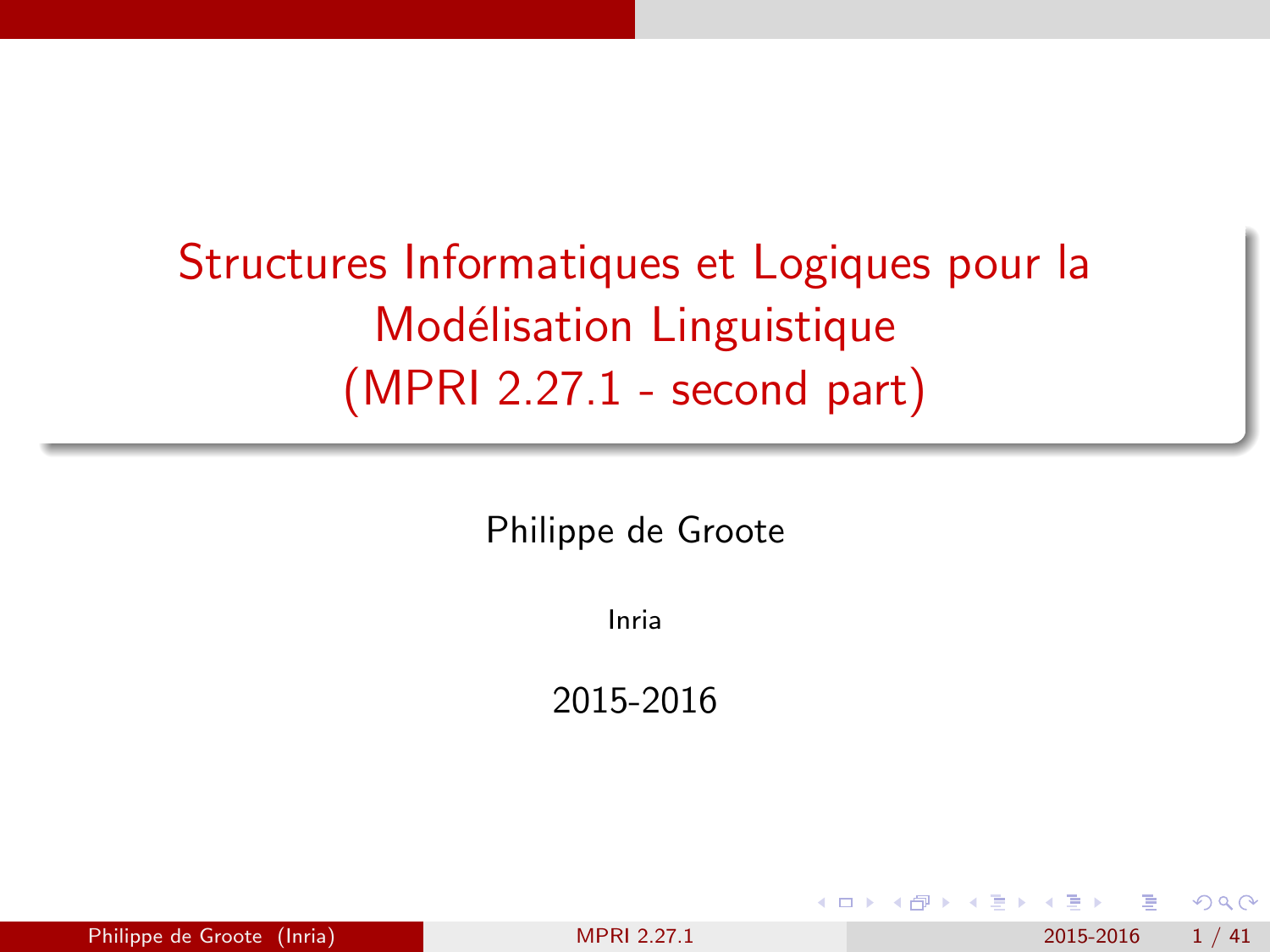### **[Compositionality](#page-2-0)**

- [Context-free grammars](#page-5-0)
	- **•** [Example](#page-6-0)
	- [Abstract syntax as heterogeneous algebra](#page-8-0)
	- **[Homomorphism](#page-10-0)**

### 3 [Higher-order abstract syntax](#page-13-0)

- **[Higher-order signature](#page-14-0)**
- [Examples](#page-16-0)
- [Higher-order homomorphism](#page-21-0)
- 4 [Abstract categorial grammars](#page-23-0)
	- **•** [Definition](#page-24-0)
	- **•** [Generated languages](#page-27-0)
	- **•** [Example](#page-29-0)
	- [Language-theoretic example](#page-33-0)
	- **[Expressive power](#page-37-0)**

 $200$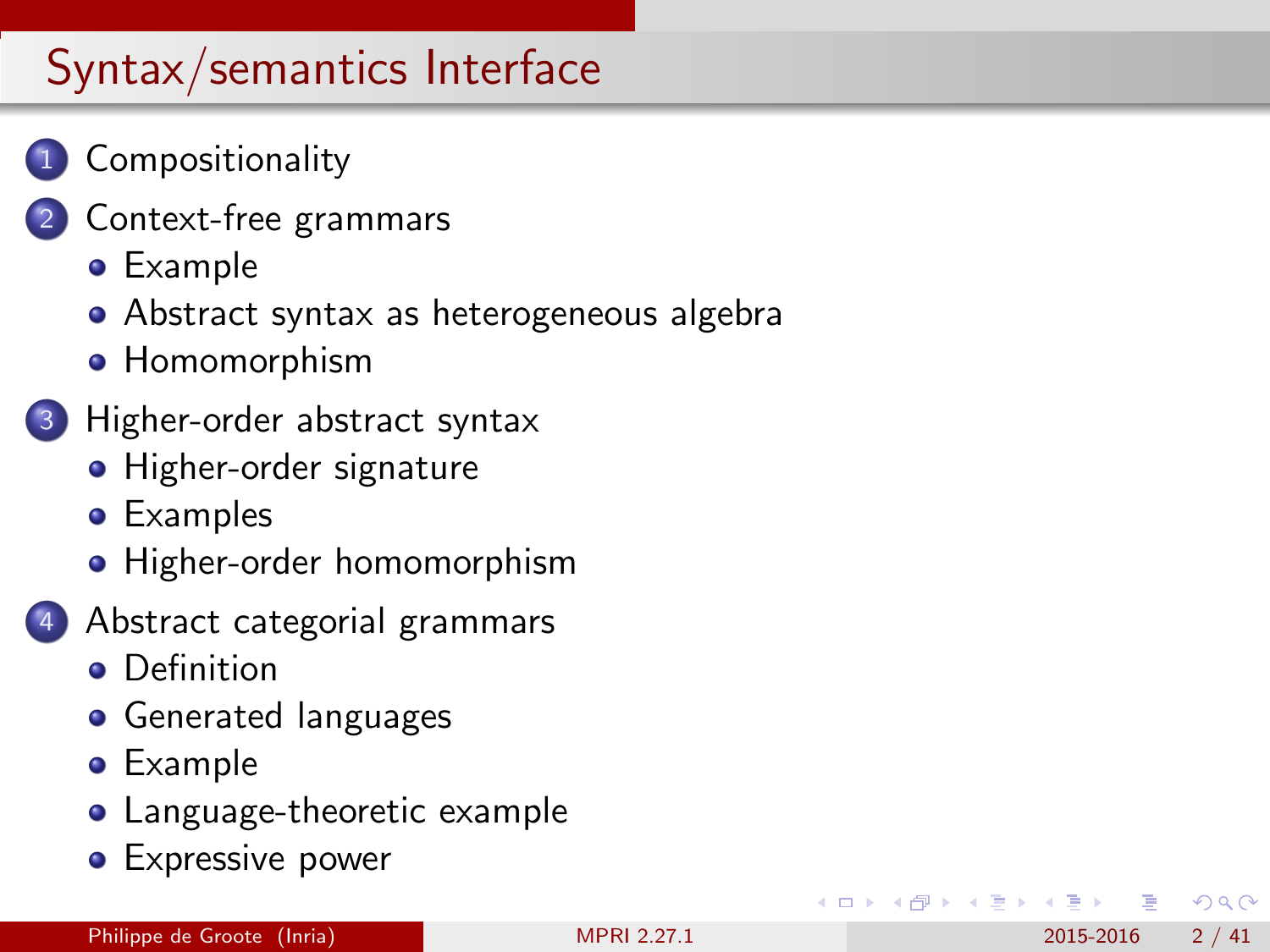### <span id="page-2-0"></span>**[Compositionality](#page-2-0)**

- [Context-free grammars](#page-5-0)
	- **•** [Example](#page-6-0)
	- [Abstract syntax as heterogeneous algebra](#page-8-0)
	- **[Homomorphism](#page-10-0)**
- [Higher-order abstract syntax](#page-13-0)
	- **[Higher-order signature](#page-14-0)**
	- **•** [Examples](#page-16-0)
	- **•** [Higher-order homomorphism](#page-21-0)
- 4 [Abstract categorial grammars](#page-23-0)
	- [Definition](#page-24-0)
	- **[Generated languages](#page-27-0)**
	- **•** [Example](#page-29-0)
	- [Language-theoretic example](#page-33-0)
	- **[Expressive power](#page-37-0)**

 $\Omega$ 

- 4 重 8 - 4 重 8

4 0 8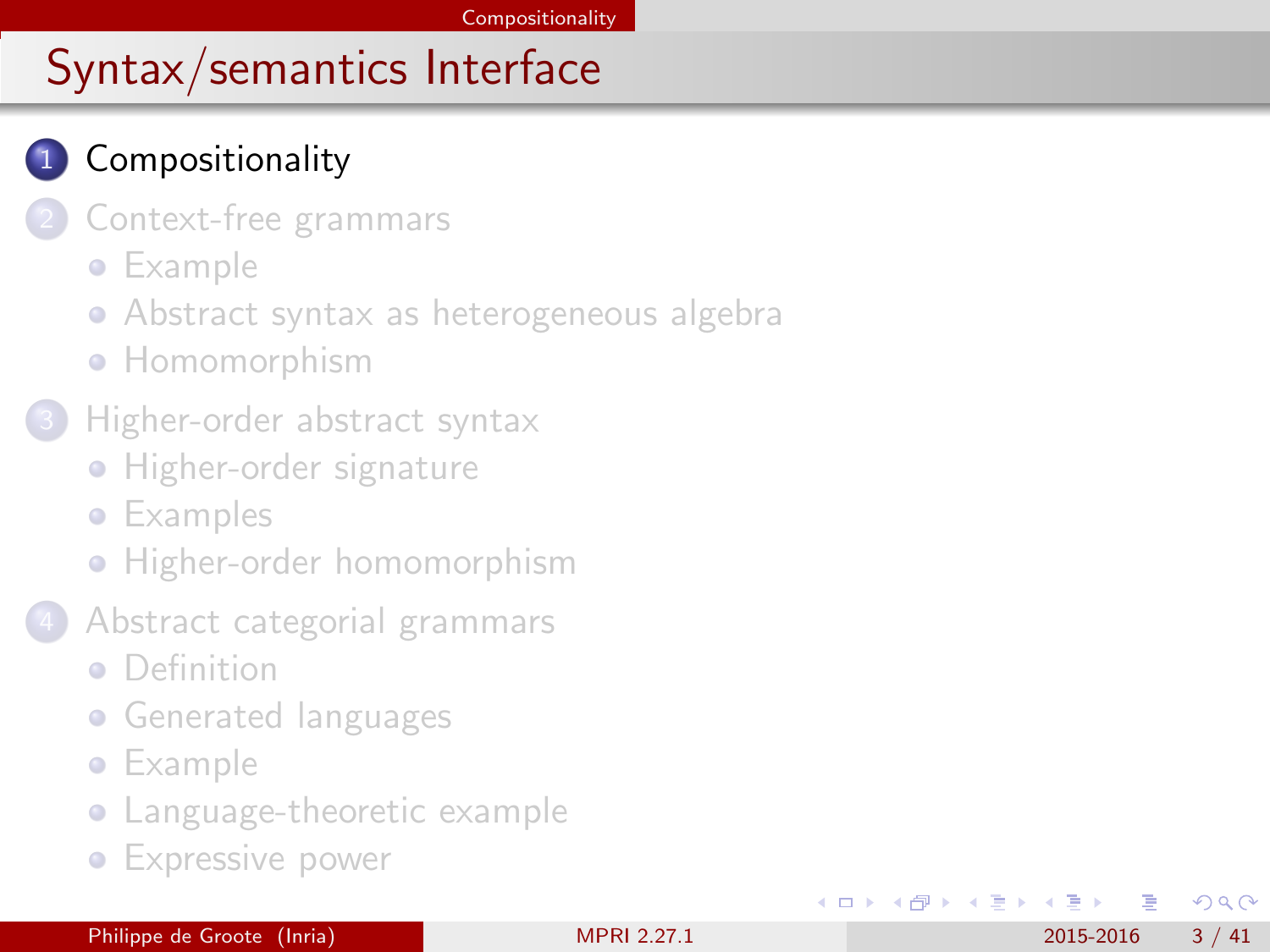#### <span id="page-3-0"></span>Compositionality principle

The meaning of a complex expression is determined by the meanings of its constituents and by the formation rules used to combine them.

#### Montague's homomorphism requirement

**•** Semantics must be obtained as a homomorphic image of syntax.

### Contextuality principle

The meaning of an expression is determined by the meanings of the complex expressions of which it is a constituent.

 $200$ 

医单位 医单位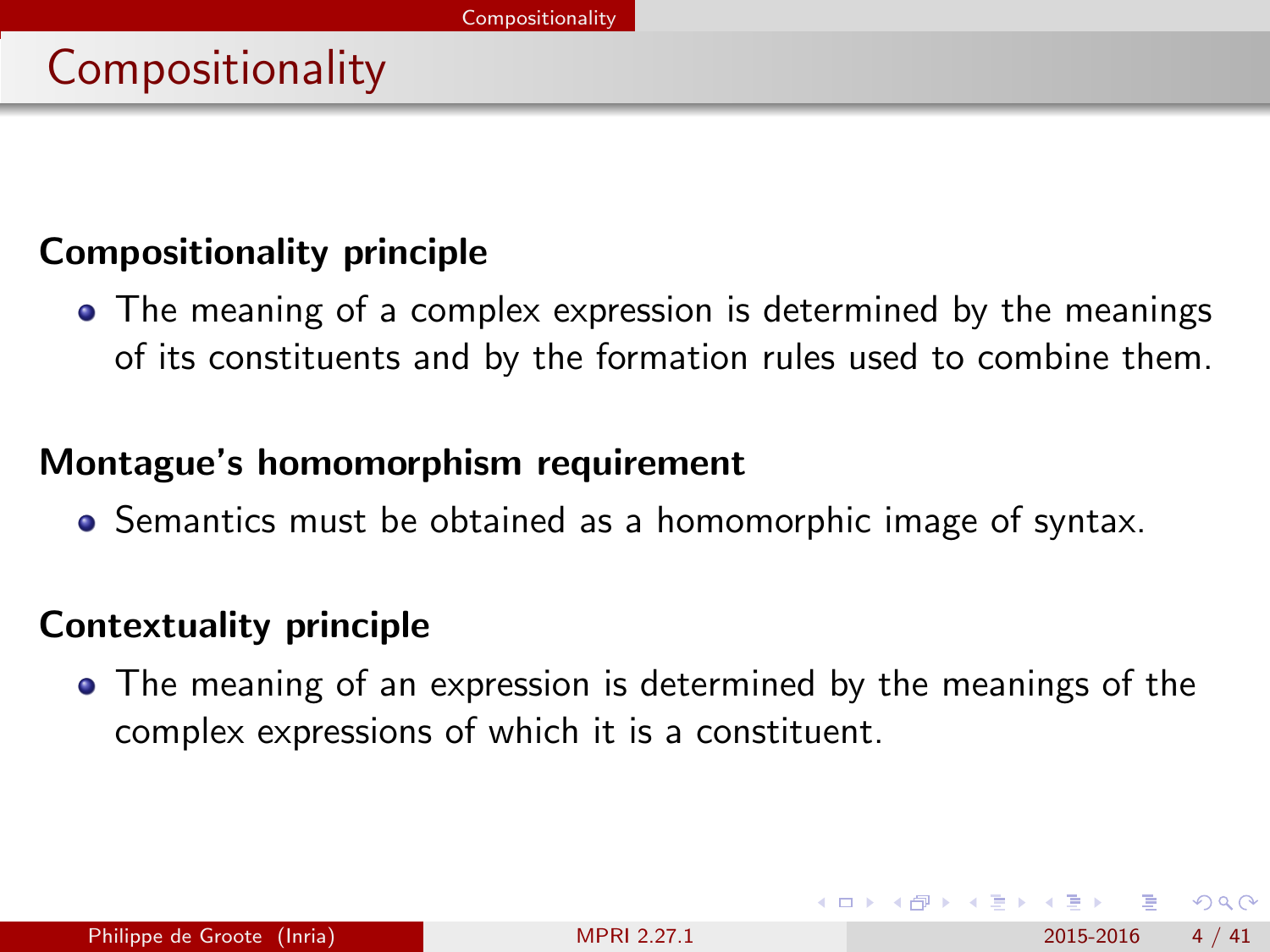#### <span id="page-4-0"></span>**[Compositionality](#page-2-0)**

- 2 [Context-free grammars](#page-5-0)
	- **•** [Example](#page-6-0)
	- [Abstract syntax as heterogeneous algebra](#page-8-0)
	- **[Homomorphism](#page-10-0)**
- [Higher-order abstract syntax](#page-13-0)
	- **[Higher-order signature](#page-14-0)**
	- **•** [Examples](#page-16-0)
	- **•** [Higher-order homomorphism](#page-21-0)
- 4 [Abstract categorial grammars](#page-23-0)
	- [Definition](#page-24-0)
	- **[Generated languages](#page-27-0)**
	- **•** [Example](#page-29-0)
	- [Language-theoretic example](#page-33-0)
	- **[Expressive power](#page-37-0)**

 $\Omega$ 

K 등 > K 등 >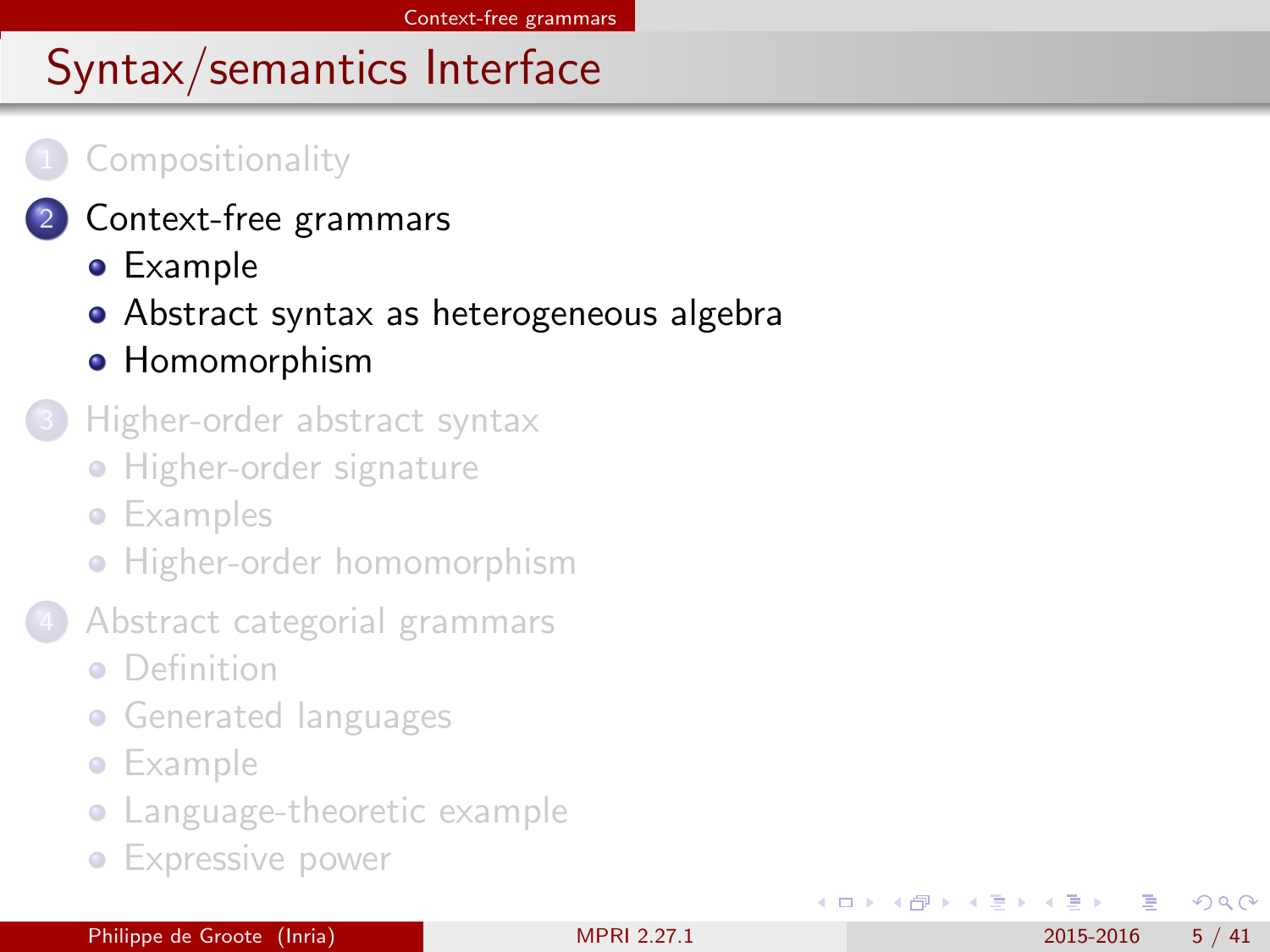#### <span id="page-5-0"></span>**[Compositionality](#page-2-0)**

#### 2 [Context-free grammars](#page-5-0)

### **•** [Example](#page-6-0)

- [Abstract syntax as heterogeneous algebra](#page-8-0)
- **[Homomorphism](#page-10-0)**

#### [Higher-order abstract syntax](#page-13-0)

- **[Higher-order signature](#page-14-0)**
- **•** [Examples](#page-16-0)
- **•** [Higher-order homomorphism](#page-21-0)
- 4 [Abstract categorial grammars](#page-23-0)
	- [Definition](#page-24-0)
	- **[Generated languages](#page-27-0)**
	- **•** [Example](#page-29-0)
	- [Language-theoretic example](#page-33-0)
	- **[Expressive power](#page-37-0)**

 $\Omega$ 

医单位 医单位

4 0 8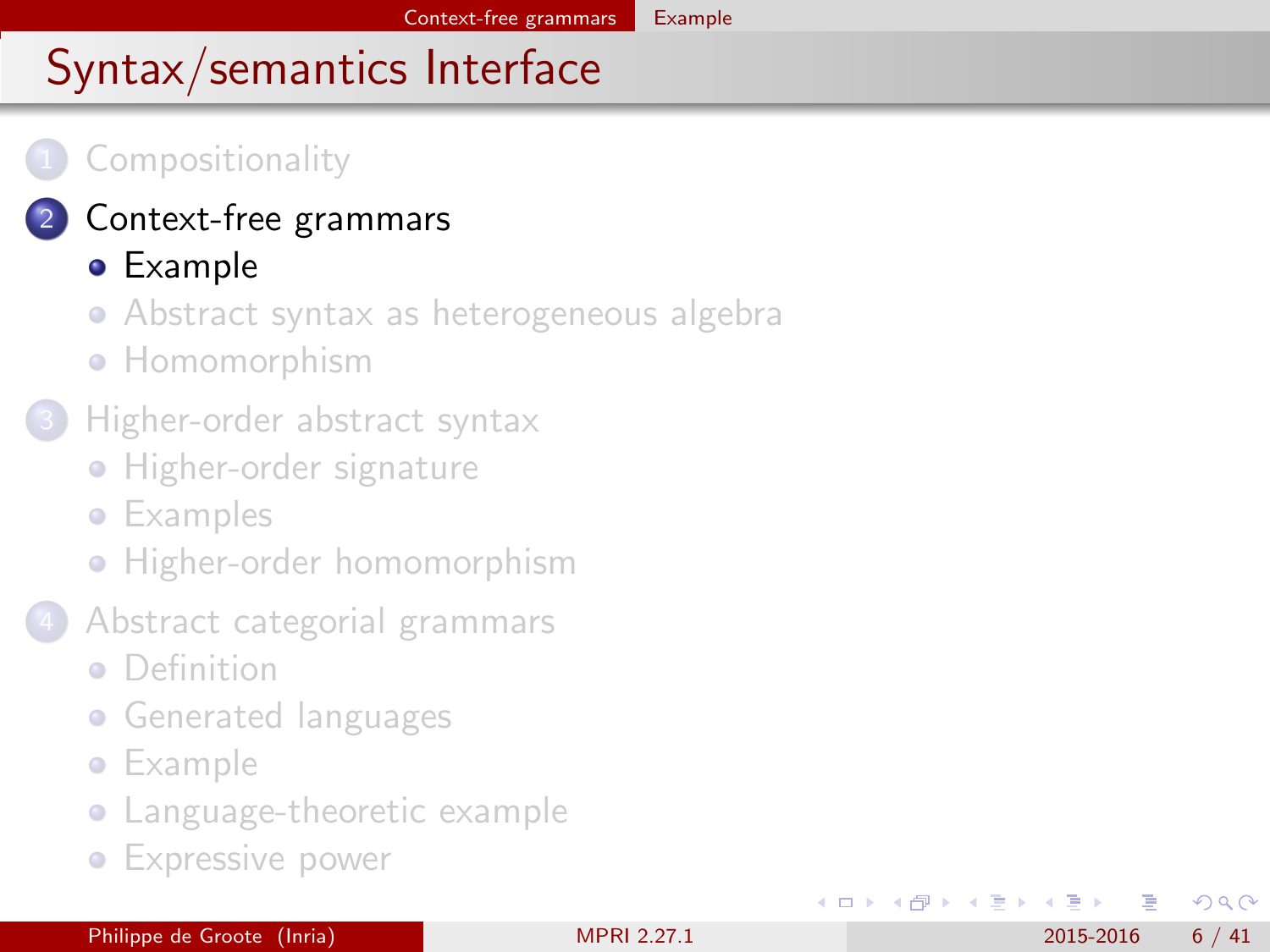## <span id="page-6-0"></span>Rule to rule semantics

Context free grammar:

 $S \rightarrow NP VP$  $VP \rightarrow tV NP$  $tV \rightarrow$  loves  $NP \rightarrow John$  $NP \rightarrow$  somebody

Semantic rules:

$$
\begin{aligned}\n\llbracket \mathbf{S} \rrbracket &= \llbracket \mathbf{NP} \rrbracket \llbracket \mathbf{VP} \rrbracket \\
\llbracket \mathbf{VP} \rrbracket &= \lambda x. \llbracket \mathbf{NP} \rrbracket \, (\lambda y. \llbracket \mathbf{tV} \rrbracket \, y \, x) \\
\llbracket \mathbf{tV} \rrbracket &= \lambda y. \, \lambda x. \, \textbf{love} \, x \, y \\
\llbracket \mathbf{NP} \rrbracket &= \lambda k. \, \mathbf{k} \, \mathbf{j} \\
\llbracket \mathbf{NP} \rrbracket &= \lambda k. \, \exists y. \, k \, y\n\end{aligned}
$$

K ロ ⊁ K 個 ≯ K 君 ⊁ K 君 ≯

 $QQ$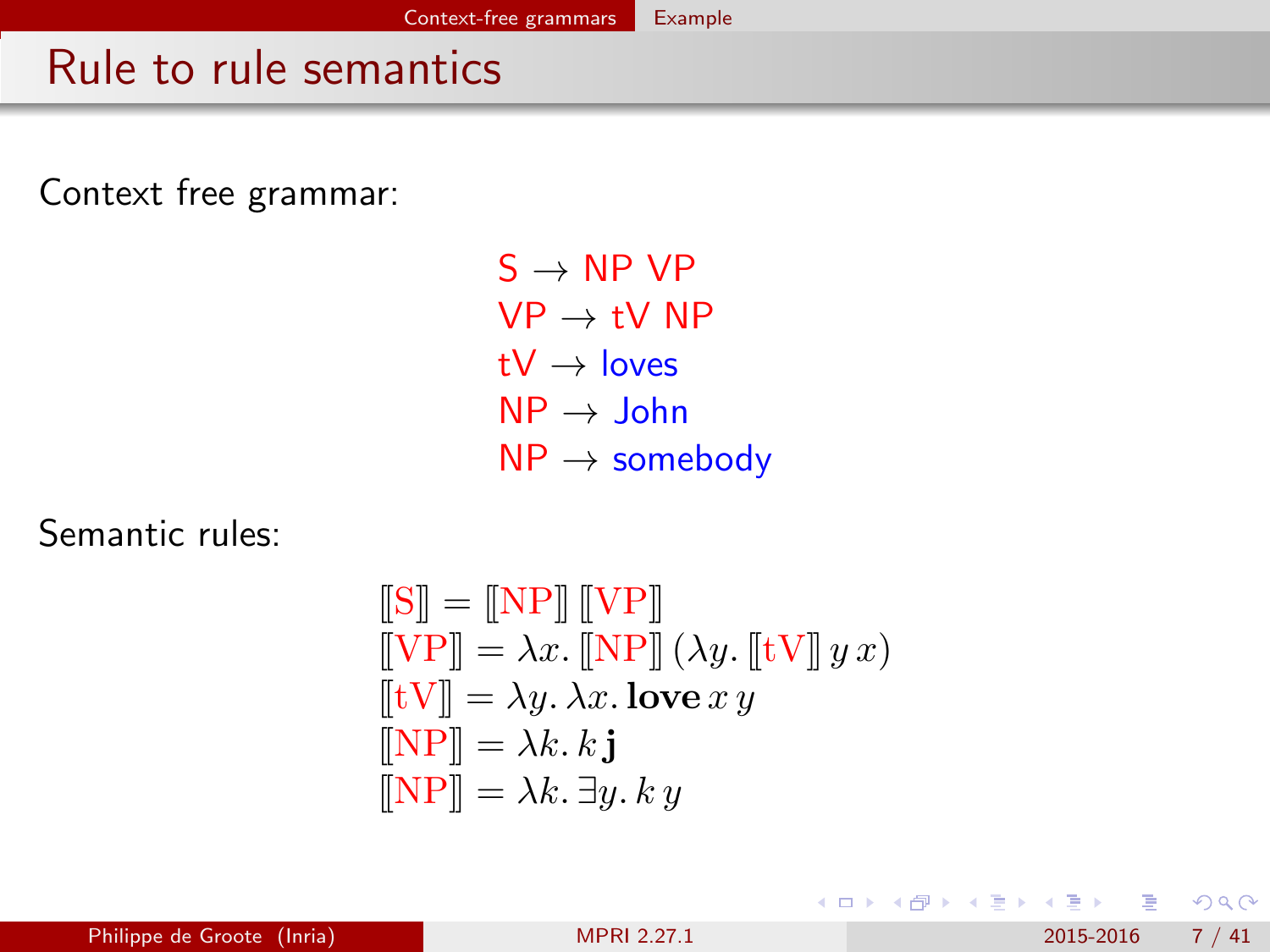#### <span id="page-7-0"></span>**[Compositionality](#page-2-0)**

- [Context-free grammars](#page-5-0)
	- **•** [Example](#page-6-0)
	- [Abstract syntax as heterogeneous algebra](#page-8-0)
	- [Homomorphism](#page-10-0)
- [Higher-order abstract syntax](#page-13-0)
	- **[Higher-order signature](#page-14-0)**
	- **•** [Examples](#page-16-0)
	- **•** [Higher-order homomorphism](#page-21-0)
- 4 [Abstract categorial grammars](#page-23-0)
	- [Definition](#page-24-0)
	- **[Generated languages](#page-27-0)**
	- **•** [Example](#page-29-0)
	- [Language-theoretic example](#page-33-0)
	- **[Expressive power](#page-37-0)**

 $\Omega$ 

④重き ④重き

4 0 8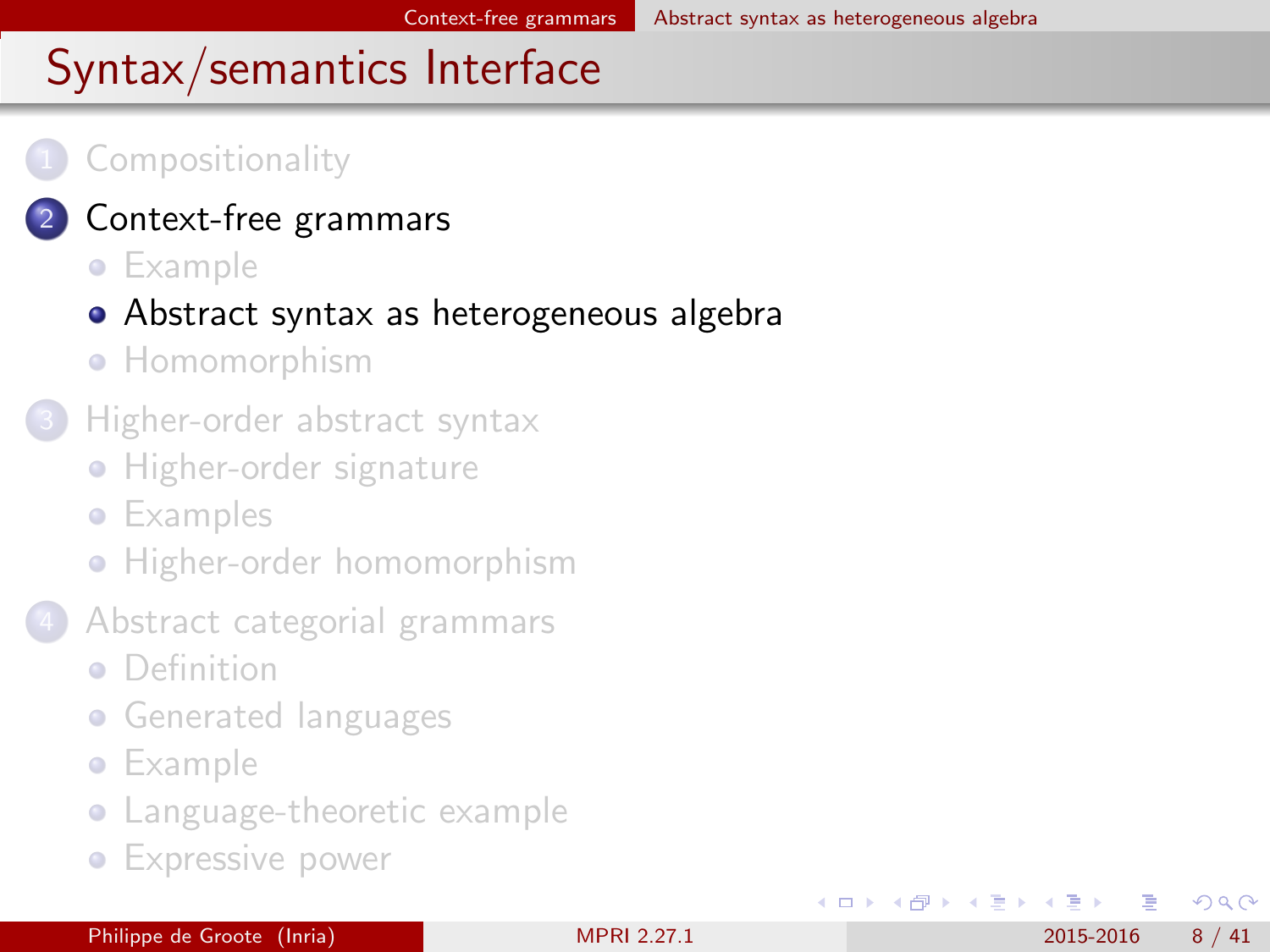### <span id="page-8-0"></span>Signature associated to a CFG

Context free grammar:



Associate a sort to each non-terminal, and an operator to each production rule:

> $p_1$  : NP  $\times$  VP  $\rightarrow$  S  $p_2 : tV \times NP \rightarrow VP$  $p_3$  tV p<sup>4</sup> : NP p<sup>5</sup> : NP

 $QQ$ 

化重新润滑脂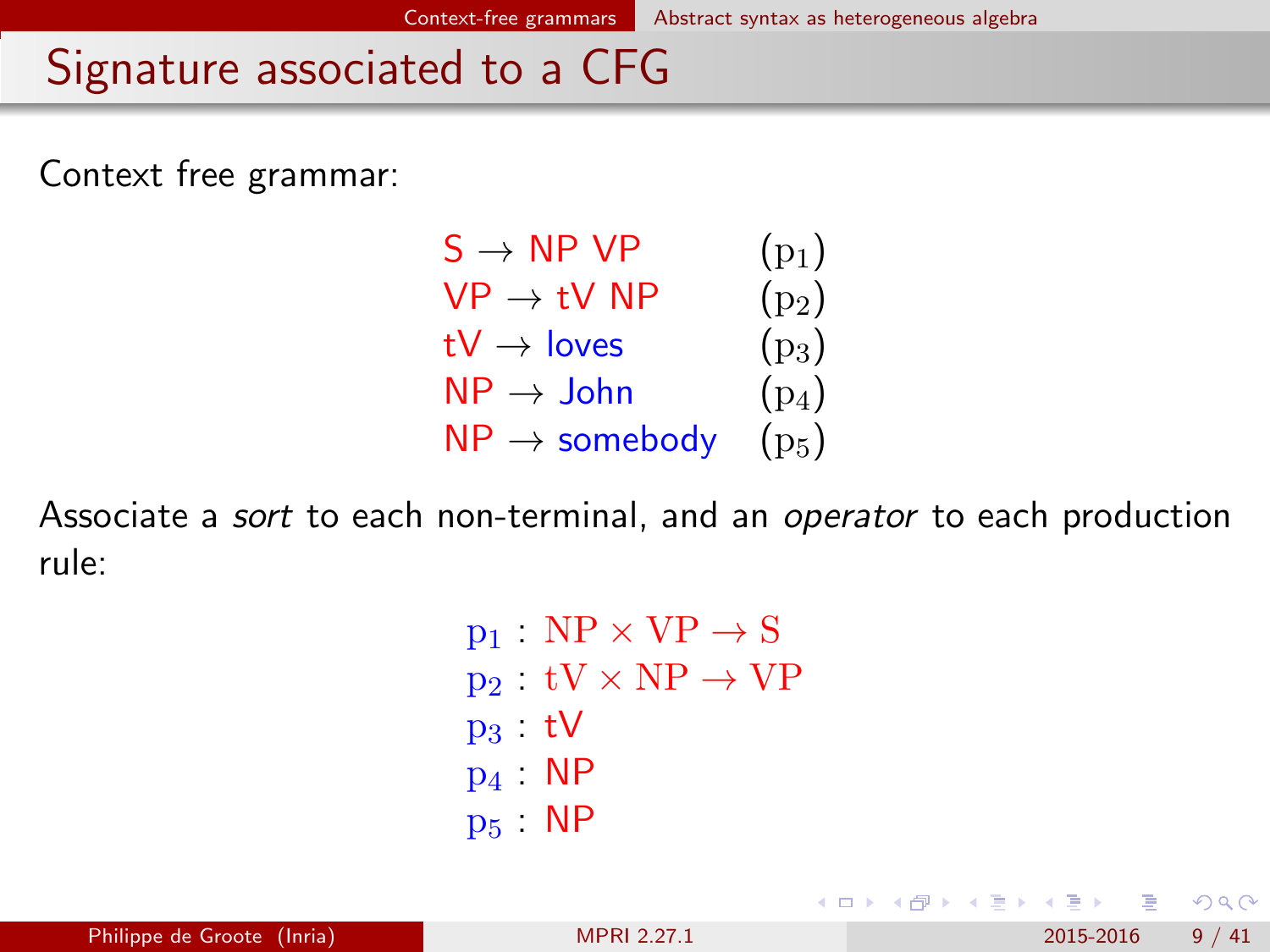#### <span id="page-9-0"></span>**[Compositionality](#page-2-0)**

### [Context-free grammars](#page-5-0)

- **•** [Example](#page-6-0)
- [Abstract syntax as heterogeneous algebra](#page-8-0)

#### **• [Homomorphism](#page-10-0)**

- [Higher-order abstract syntax](#page-13-0)
	- **[Higher-order signature](#page-14-0)**
	- **•** [Examples](#page-16-0)
	- **•** [Higher-order homomorphism](#page-21-0)
- 4 [Abstract categorial grammars](#page-23-0)
	- [Definition](#page-24-0)
	- **[Generated languages](#page-27-0)**
	- **•** [Example](#page-29-0)
	- [Language-theoretic example](#page-33-0)
	- **[Expressive power](#page-37-0)**

 $\Omega$ 

化重氮 化重氮

4 0 8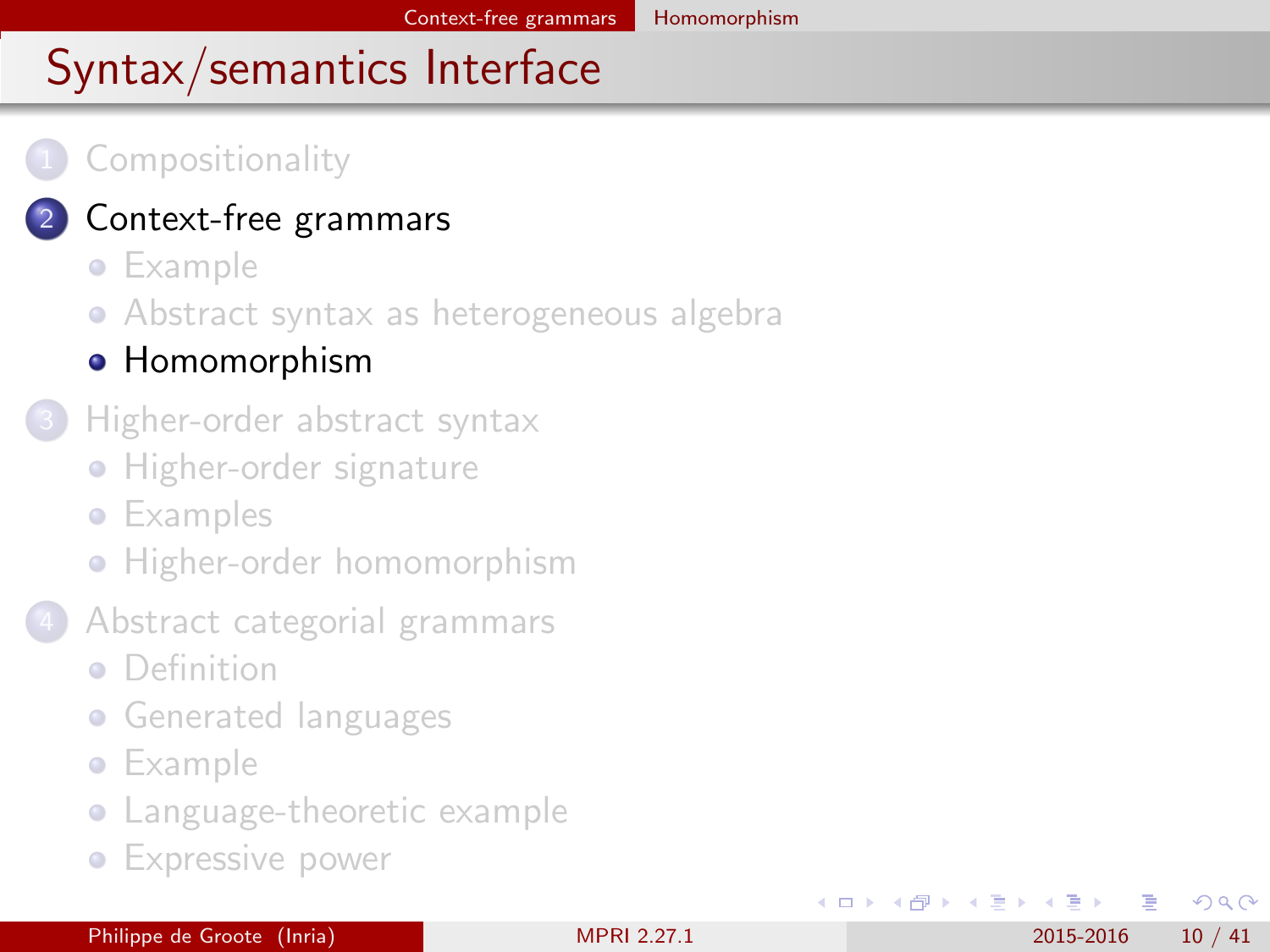## <span id="page-10-0"></span>Syntactic and semantic algebras

Syntactic algebra:

 $p_1 : NP \times VP \rightarrow S$  $p_2 : tV \times NP \rightarrow VP$ p<sup>3</sup> : tV p<sup>4</sup> : NP p<sup>5</sup> : NP

Semantic algebra:

$$
f_1(a, b) = a b
$$
  
\n
$$
f_2(a, b) = \lambda x. b (\lambda y. a y x) : \mathbf{tV}^* \times \mathbf{NP}^* \to \mathbf{S}^*
$$
  
\n
$$
f_3 = \lambda y. \lambda x. \mathbf{love} xy
$$
  
\n
$$
f_4 = \lambda k. k \mathbf{j}
$$
  
\n
$$
f_5 = \lambda k. \exists y. k y
$$
  
\n
$$
\mathbf{NP}^*
$$
  
\n
$$
\mathbf{NP}^*
$$

 $QQ$ 

化重复 化重变

4 D F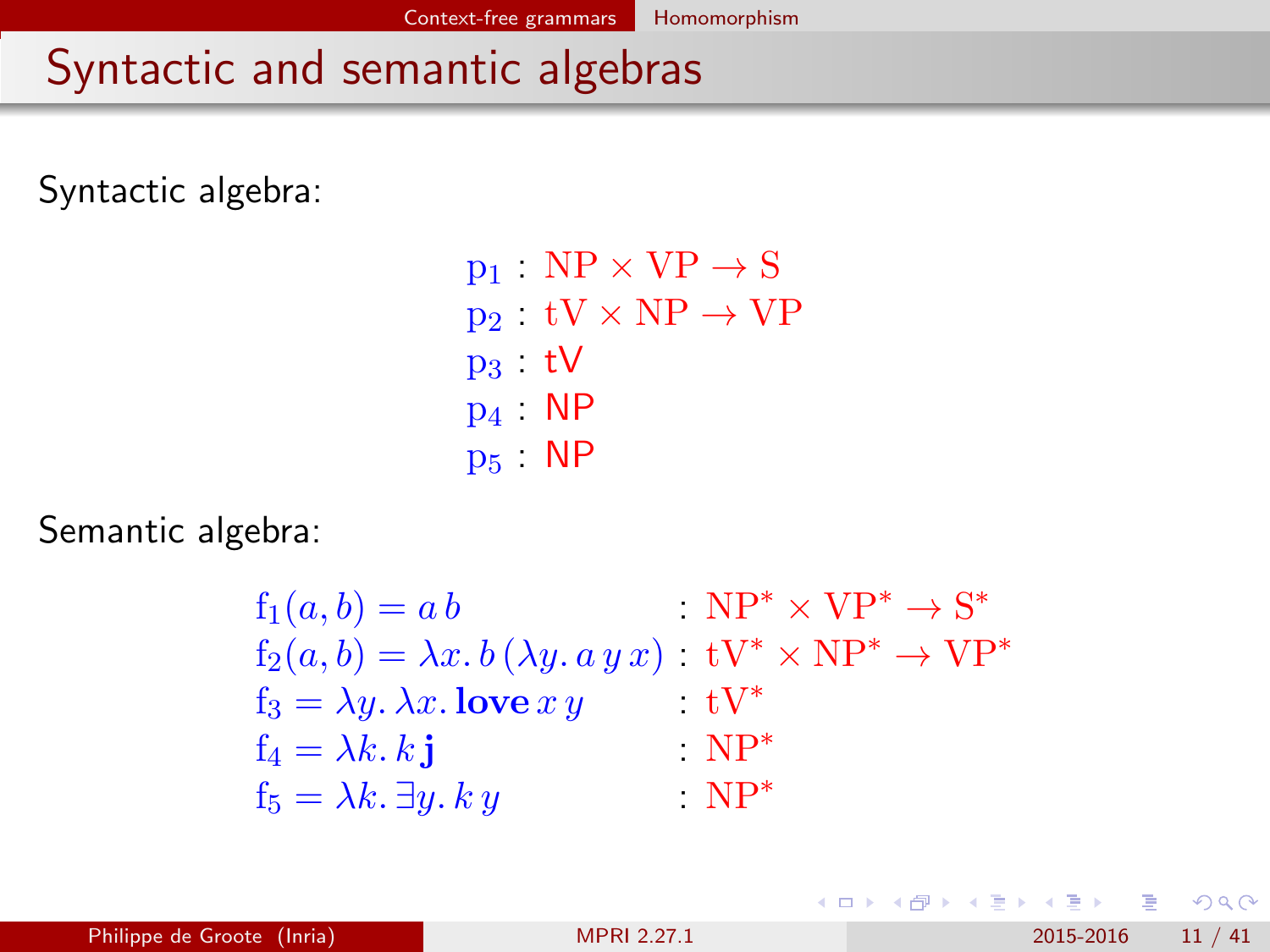<span id="page-11-0"></span>Where:

$$
S^* = o
$$
  
VP\* =  $\iota \to o$   
 tV\* =  $\iota \to \iota \to o$   
 NP\* =  $(\iota \to o) \to o$ 

K ロ ▶ K @ ▶ K 할 ▶ K 할 ▶ 이 할 → 900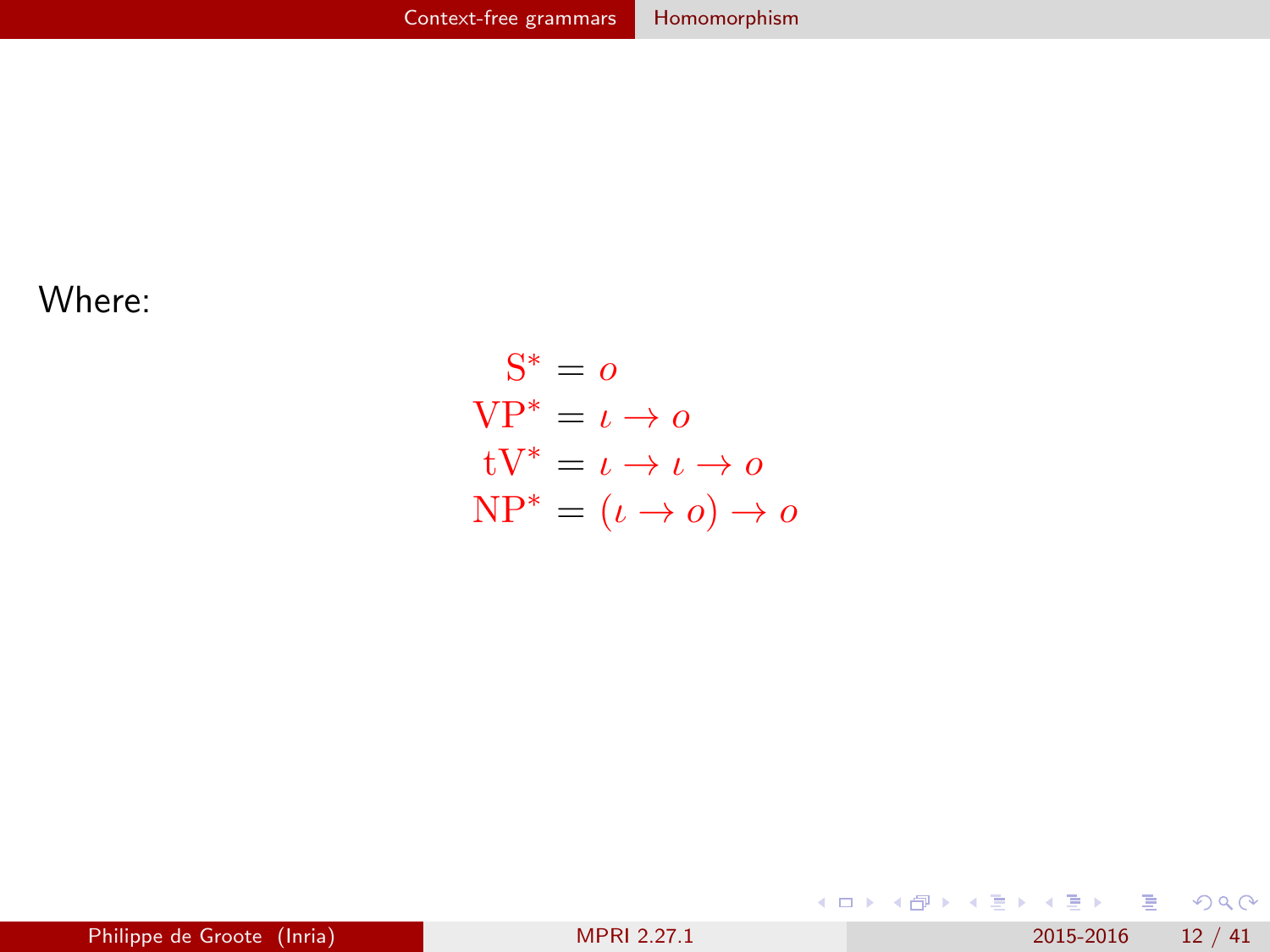#### <span id="page-12-0"></span>**[Compositionality](#page-2-0)**

- [Context-free grammars](#page-5-0)
	- **•** [Example](#page-6-0)
	- [Abstract syntax as heterogeneous algebra](#page-8-0)
	- **[Homomorphism](#page-10-0)**
	- [Higher-order abstract syntax](#page-13-0)
		- **[Higher-order signature](#page-14-0)**
		- [Examples](#page-16-0)
		- [Higher-order homomorphism](#page-21-0)
	- 4 [Abstract categorial grammars](#page-23-0)
		- **•** [Definition](#page-24-0)
		- **[Generated languages](#page-27-0)**
		- **•** [Example](#page-29-0)
		- [Language-theoretic example](#page-33-0)
		- **[Expressive power](#page-37-0)**

4 E X 4 E X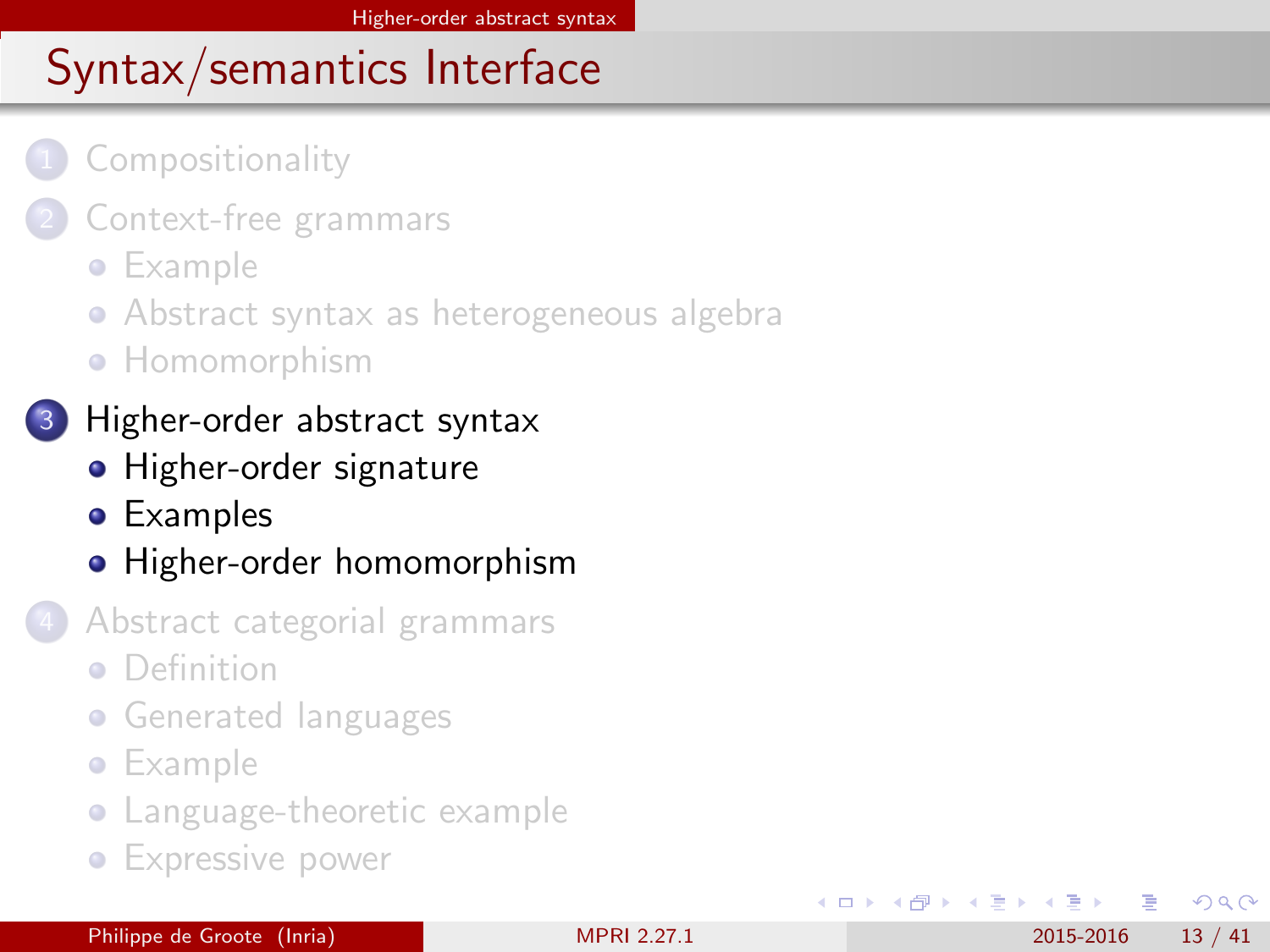### <span id="page-13-0"></span>**[Compositionality](#page-2-0)**

- [Context-free grammars](#page-5-0)
	- **•** [Example](#page-6-0)
	- [Abstract syntax as heterogeneous algebra](#page-8-0)
	- **[Homomorphism](#page-10-0)**

### 3 [Higher-order abstract syntax](#page-13-0)

- **•** [Higher-order signature](#page-14-0)
- **•** [Examples](#page-16-0)
- **•** [Higher-order homomorphism](#page-21-0)
- 4 [Abstract categorial grammars](#page-23-0)
	- **•** [Definition](#page-24-0)
	- **[Generated languages](#page-27-0)**
	- **•** [Example](#page-29-0)
	- [Language-theoretic example](#page-33-0)
	- **[Expressive power](#page-37-0)**

4 E K 4 E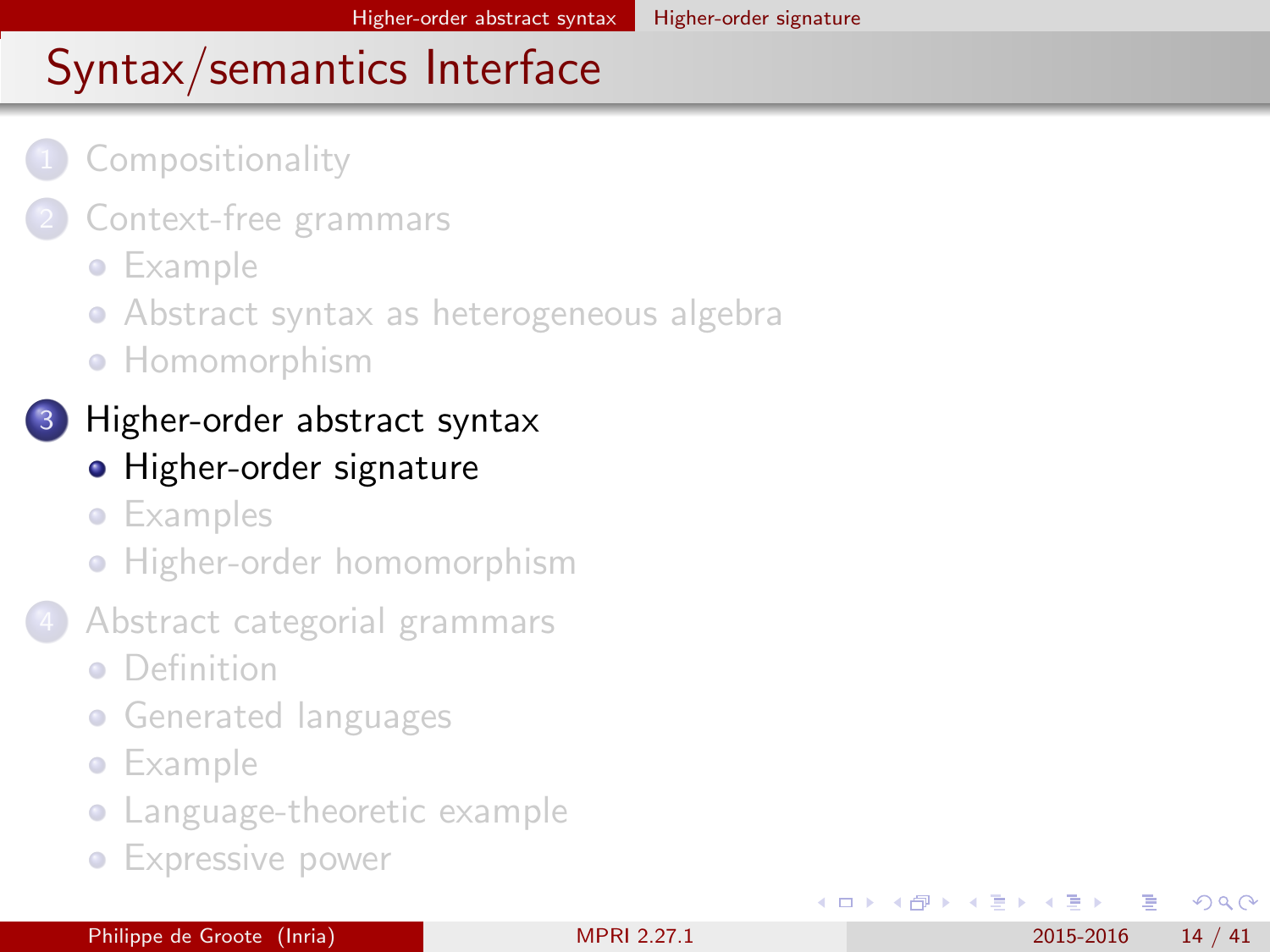## <span id="page-14-0"></span>Definition

Let  $\mathcal{T}(A)$  be the set of functional types built on the set of atomic types A, i.e.:

```
\mathcal{T}(A) ::= A | (\mathcal{T}(A) \rightarrow \mathcal{T}(A))
```
A higher-order signature is a triple  $\Sigma = \langle A, C, \tau \rangle$ , where:

- $\bullet$  A is a finite set of atomic types;
- $\bullet$  C is a finite set of constants;
- $\bullet \tau : C \to \mathcal{T}(A)$  is a function that assigns each constant in  $C$  with a simple type built on  $\vec{A}$ .

We use  $\Lambda(\Sigma)$  to denote the set of simply typed  $\lambda$ -terms built upon a higher-order linear signature  $\Sigma$ .

We use  $\Lambda^{0}(\Sigma)$  to denote the set of linear  $\lambda$ -terms built upon a higher-order signature  $\Sigma$ .

**KOD KARD KED KED B YOUR**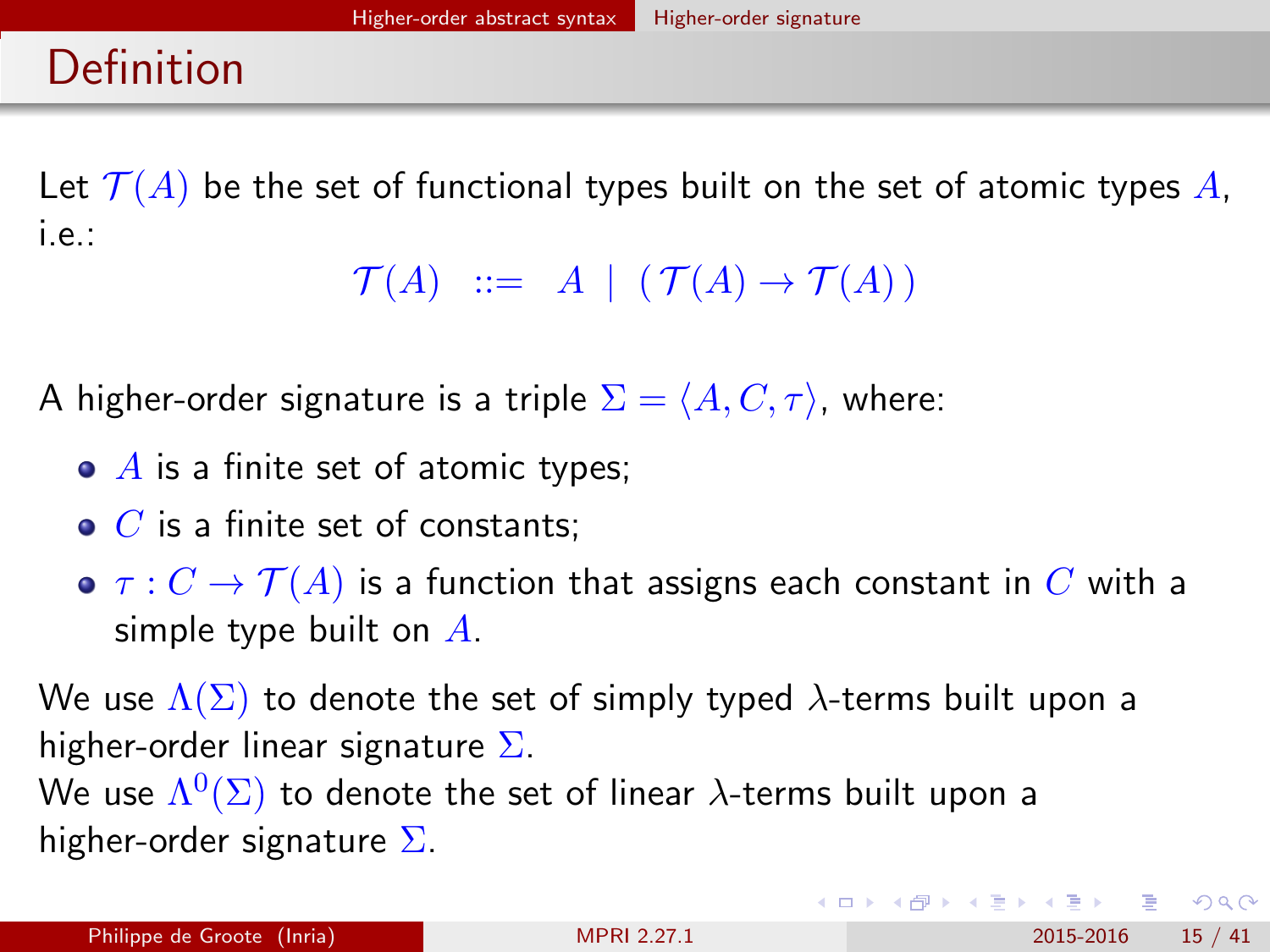### <span id="page-15-0"></span>**[Compositionality](#page-2-0)**

- [Context-free grammars](#page-5-0)
	- **•** [Example](#page-6-0)
	- [Abstract syntax as heterogeneous algebra](#page-8-0)
	- **[Homomorphism](#page-10-0)**

### 3 [Higher-order abstract syntax](#page-13-0)

- **[Higher-order signature](#page-14-0)**
- [Examples](#page-16-0)
- **•** [Higher-order homomorphism](#page-21-0)
- 4 [Abstract categorial grammars](#page-23-0)
	- [Definition](#page-24-0)
	- **[Generated languages](#page-27-0)**
	- **•** [Example](#page-29-0)
	- [Language-theoretic example](#page-33-0)
	- **[Expressive power](#page-37-0)**

 $\Omega$ 

化重氮 化重氮

4 0 8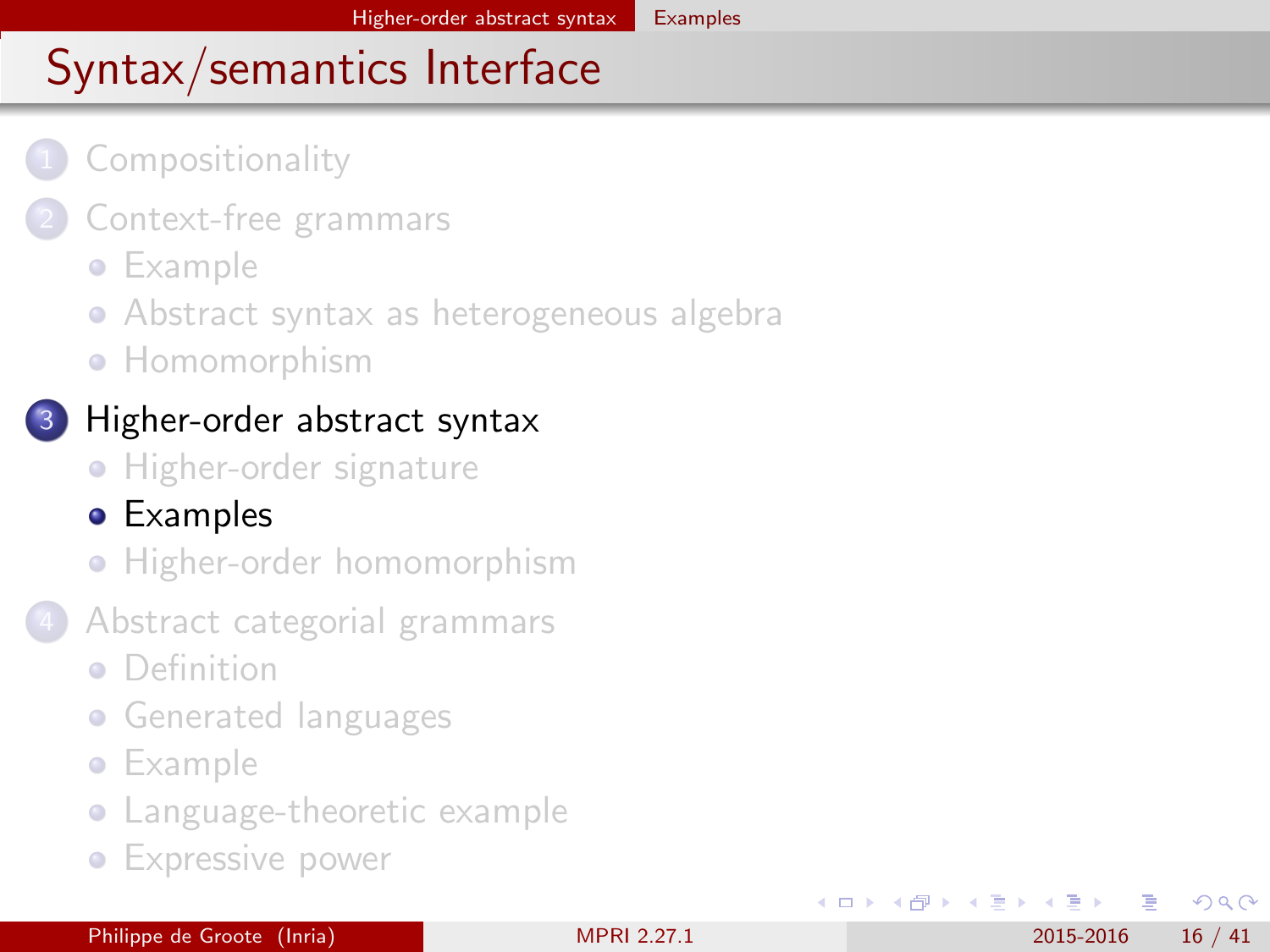<span id="page-16-0"></span> $p_1 : NP \rightarrow VP \rightarrow S$  $p_2 : tV \to NP \to VP$ p<sup>3</sup> : tV p<sup>4</sup> : NP p<sup>5</sup> : NP

K ロ ▶ K @ ▶ K 할 ▶ K 할 ▶ 이 할 → 9 Q @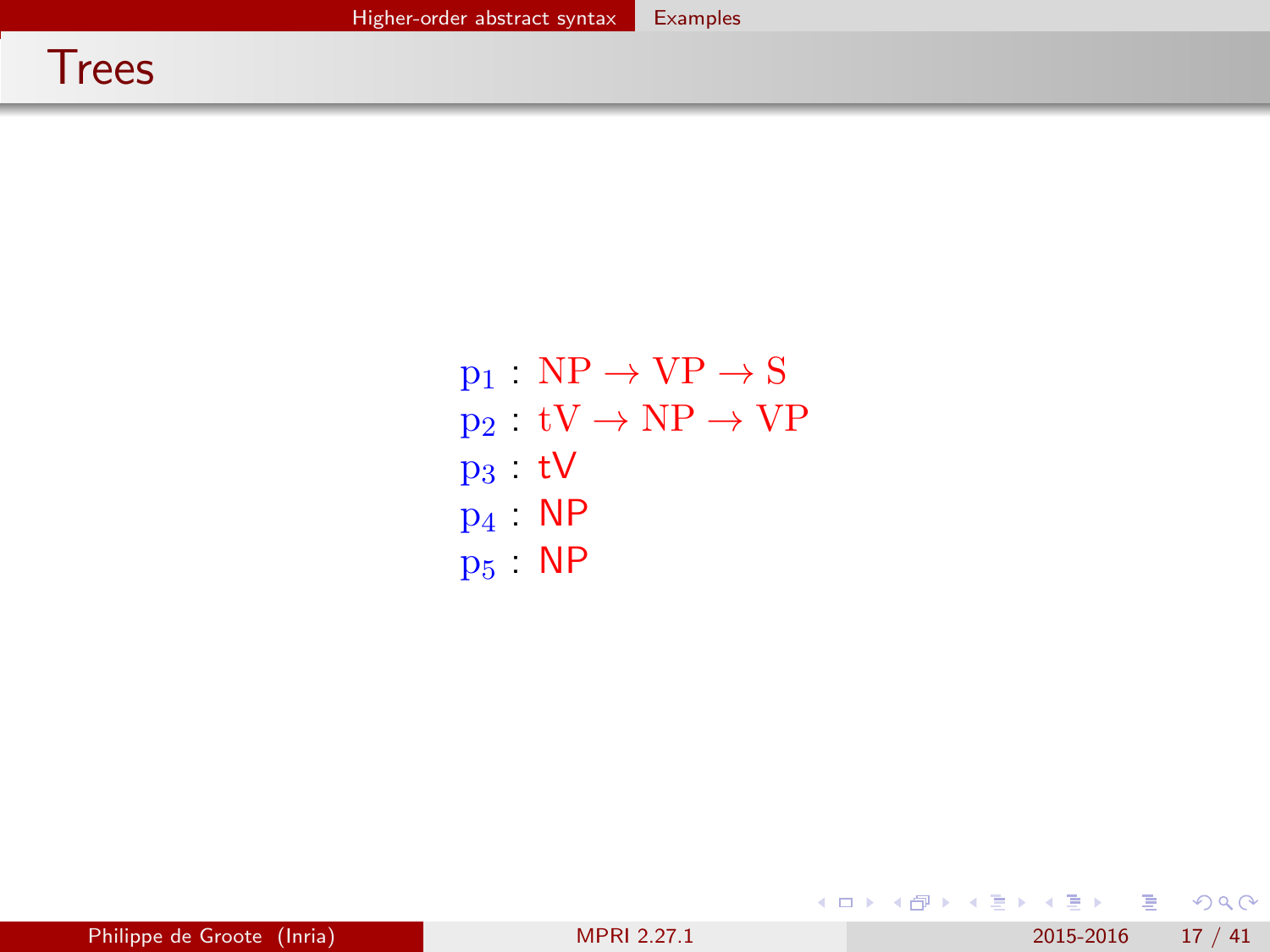<span id="page-17-0"></span>A canonical way of representing strings as  $\lambda$ -terms consists of representing them as function compositions:

 $'abbac' = \lambda x. a (b (b (a (c x))))$ 

In this setting:

$$
\epsilon \stackrel{\triangle}{=} \lambda x. x
$$
  

$$
\alpha + \beta \stackrel{\triangle}{=} \lambda \alpha. \lambda \beta. \lambda x. \alpha (\beta x)
$$

**← ロ ▶ → イ 同** 

 $QQ$ 

化重新润滑脂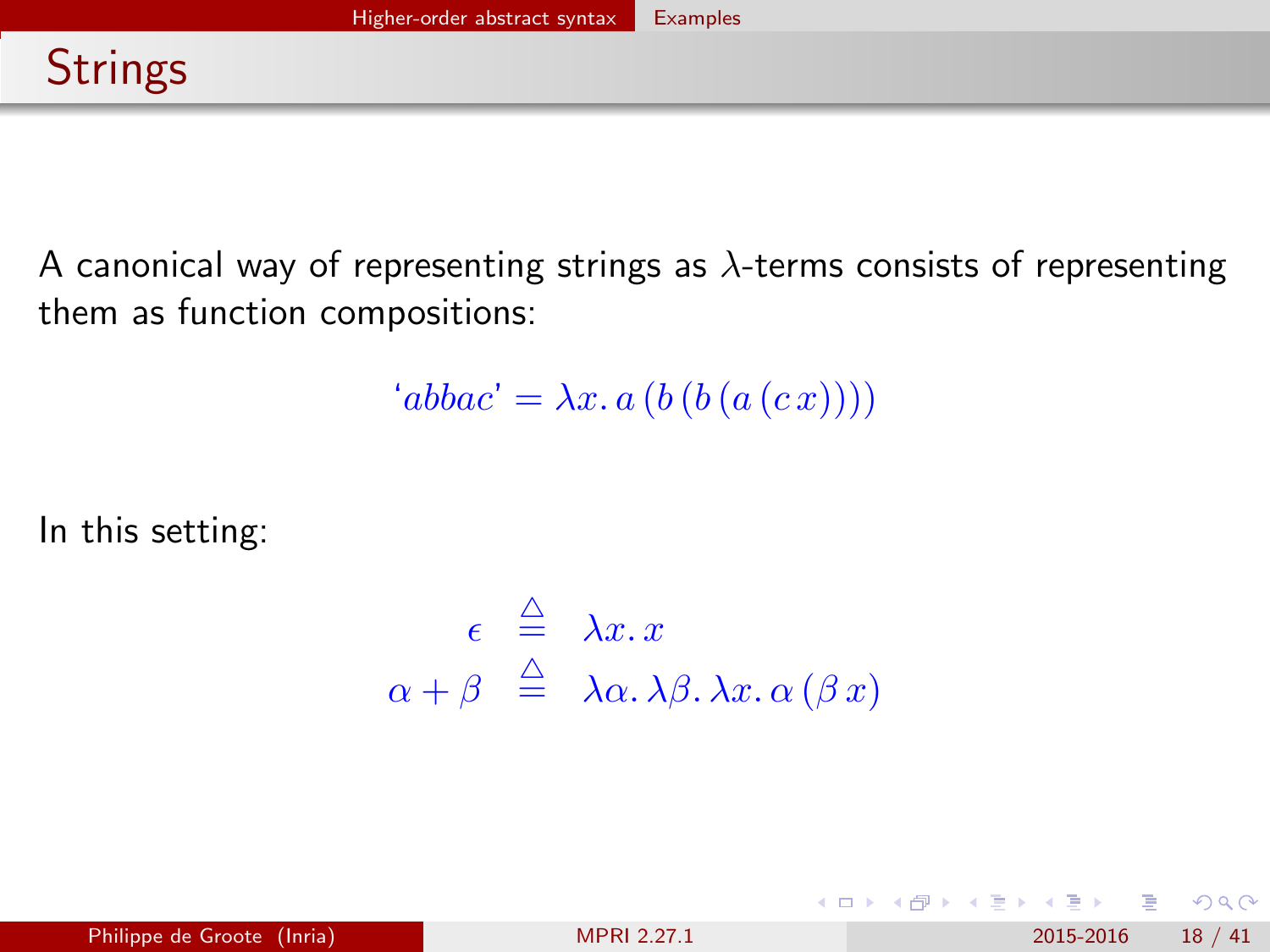## <span id="page-18-0"></span>First-order logic

zero : term succ  $:$  term  $\rightarrow$  term add : term  $\rightarrow$  term  $\rightarrow$  term

> . . .

eq : term  $\rightarrow$  term  $\rightarrow$  prop not :  $prop \rightarrow prop$ and :  $prop \rightarrow prop \rightarrow prop$ forall :  $(\text{term} \rightarrow \text{prop}) \rightarrow \text{prop}$ 

 $\Omega$ 

イロト イ押ト イヨト イヨト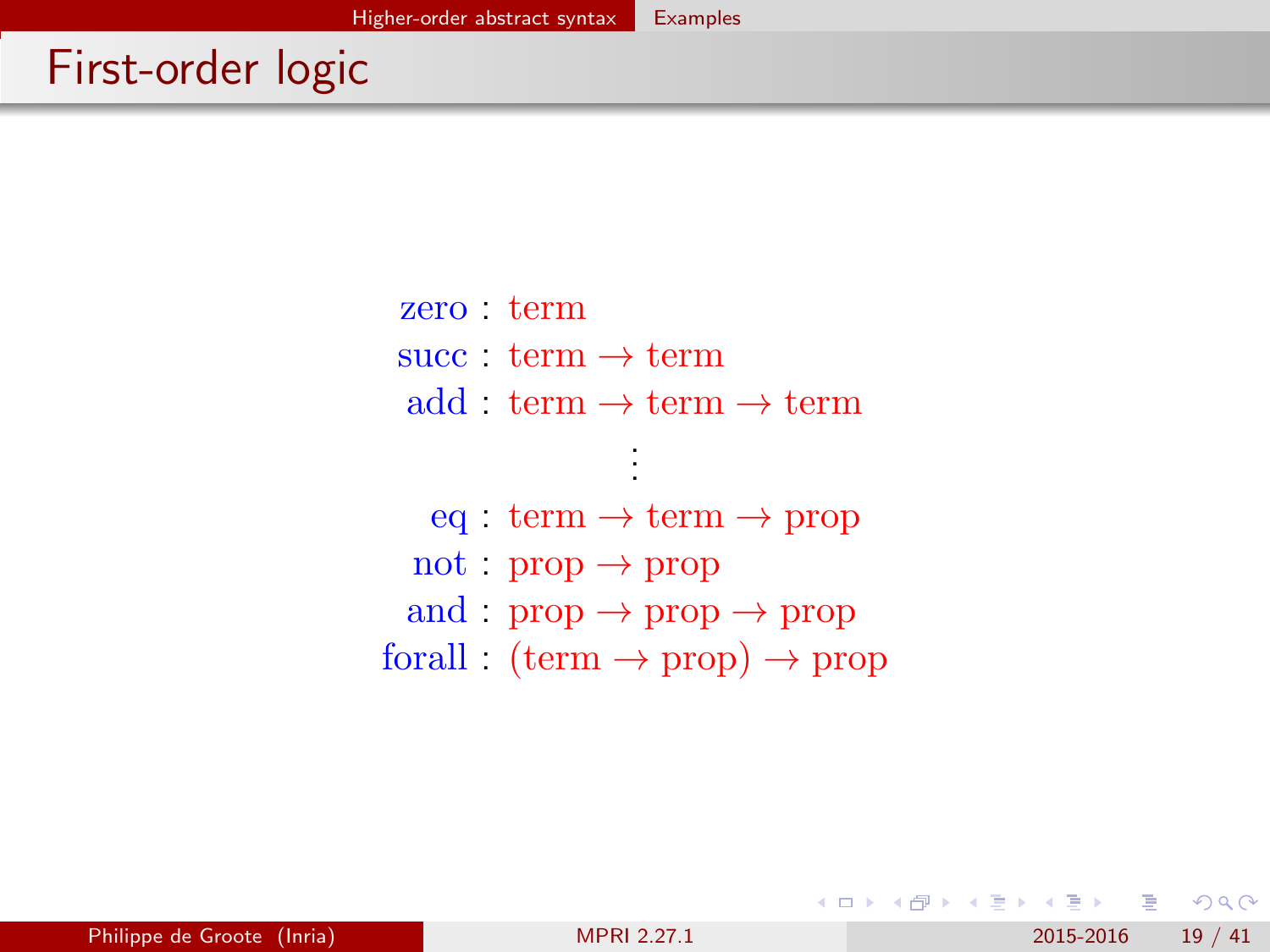## <span id="page-19-0"></span>linguistic example

.  $a : N \rightarrow NP$ wise :  $N \rightarrow N$ man : N who :  $(NP \rightarrow S) \rightarrow N \rightarrow N$  $loves \quad NP \rightarrow NP \rightarrow S$ himself :  $(NP \rightarrow NP \rightarrow S) \rightarrow NP \rightarrow S$ .

. .

. .

 $=$   $\Omega$ 

イロト イ押ト イヨト イヨト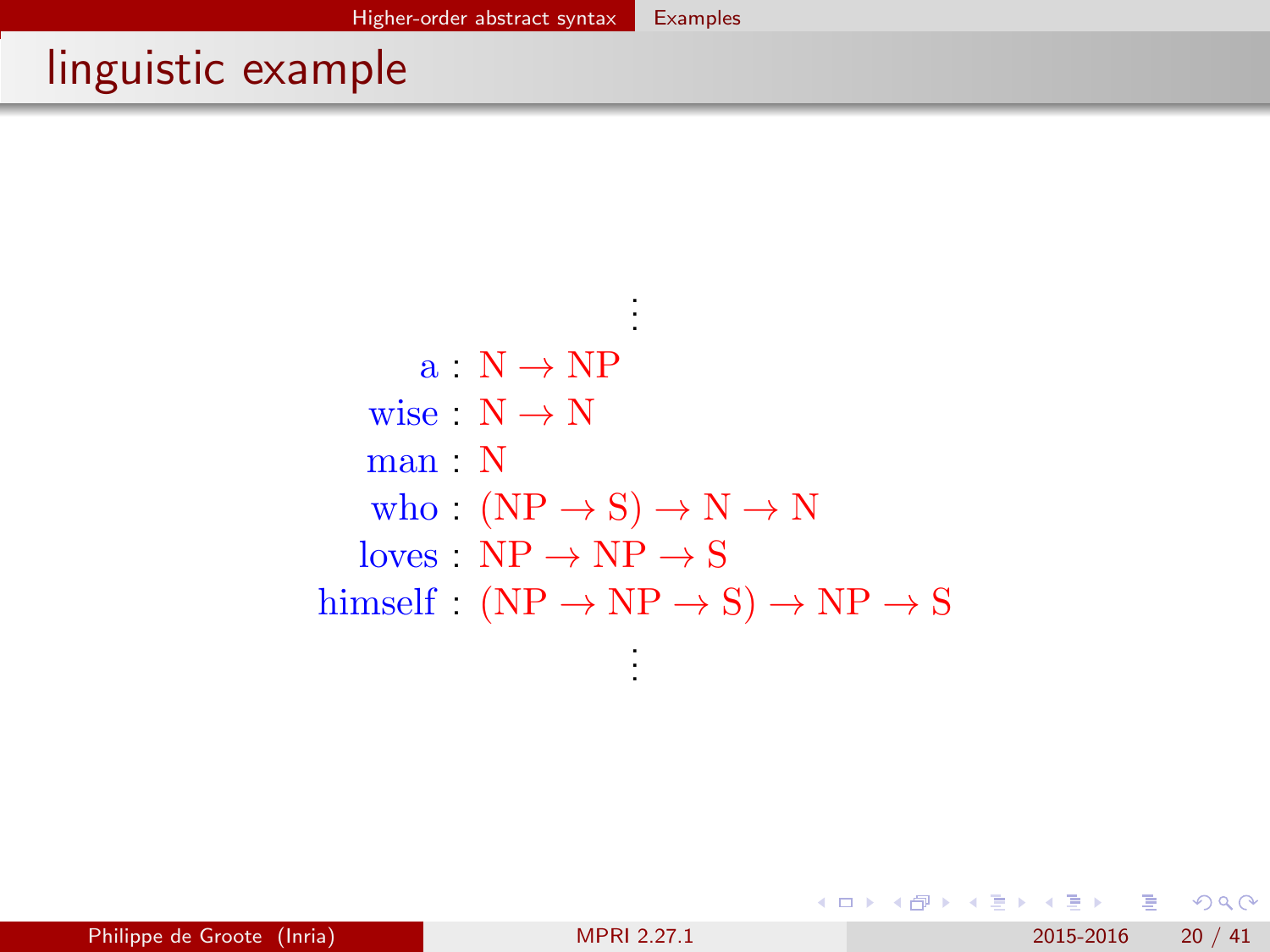### <span id="page-20-0"></span>**[Compositionality](#page-2-0)**

- [Context-free grammars](#page-5-0)
	- **•** [Example](#page-6-0)
	- [Abstract syntax as heterogeneous algebra](#page-8-0)
	- **[Homomorphism](#page-10-0)**

### [Higher-order abstract syntax](#page-13-0)

- **[Higher-order signature](#page-14-0)**
- **•** [Examples](#page-16-0)
- [Higher-order homomorphism](#page-21-0)
- 4 [Abstract categorial grammars](#page-23-0)
	- **•** [Definition](#page-24-0)
	- **[Generated languages](#page-27-0)**
	- **•** [Example](#page-29-0)
	- [Language-theoretic example](#page-33-0)
	- **[Expressive power](#page-37-0)**

 $\Omega$ 

イラメ イラメ

4 0 8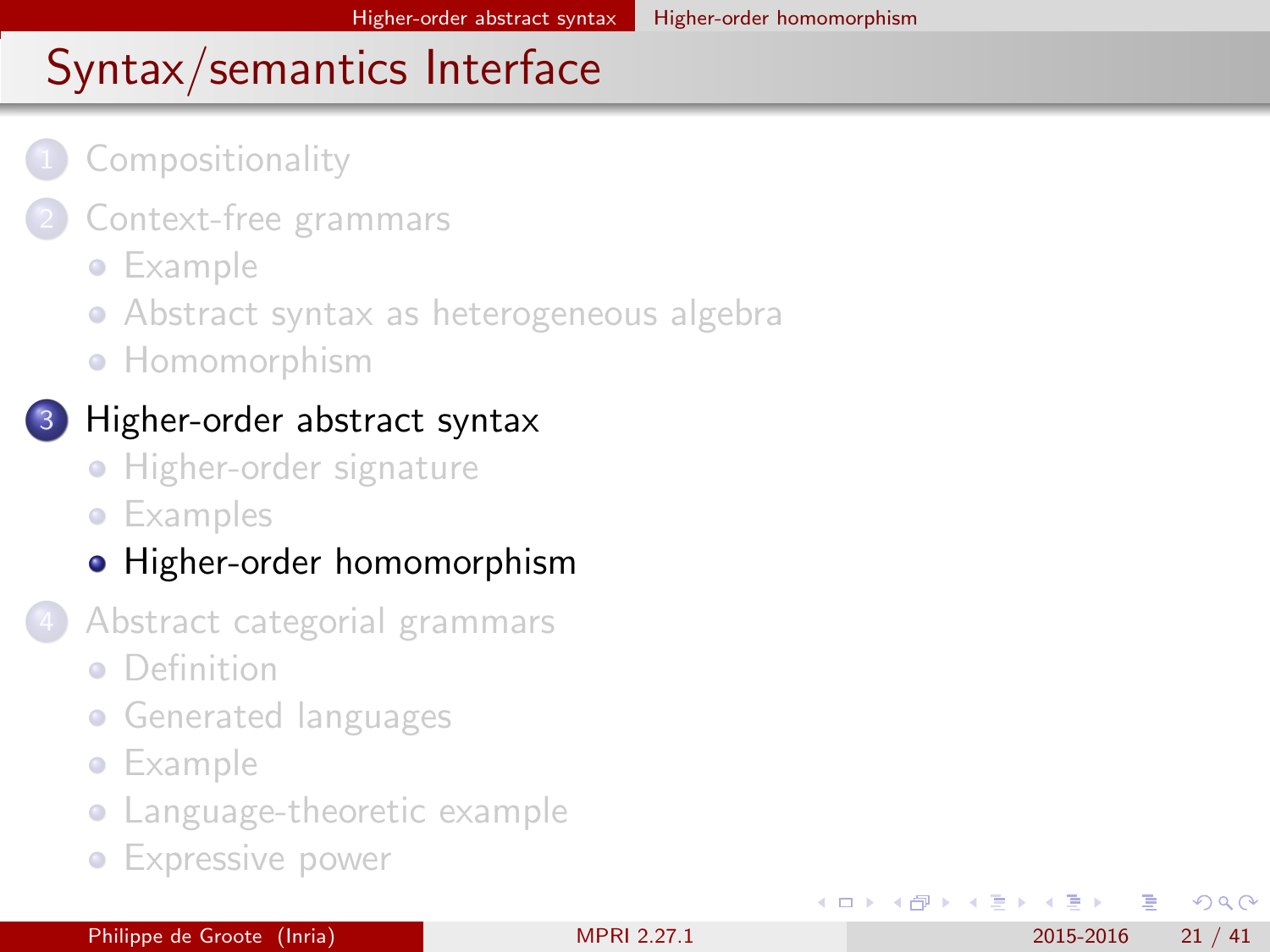## <span id="page-21-0"></span>Definition

Given two higher-order signatures  $\Sigma_1 = \langle A_1, C_1, \tau_1 \rangle$  and  $\Sigma_2 = \langle A_2, C_2, \tau_2 \rangle$ , a higher-order homomorphism  $\mathcal{H} = \langle \eta, \theta \rangle$  from  $\Sigma_1$  to  $\Sigma_2$  is generated by two functions:

- $\bullet$   $\eta: A_1 \rightarrow \mathcal{T}(A_2)$ ,
- $\phi: C_1 \to \Lambda(\Sigma_2)$ ,

such that

 $\vdash_{\Sigma_2} \theta(c): \hat{\eta}(\tau_1(c)).$ 

where  $\hat{\eta}$  is the homomorphic extension of  $\eta$ , i.e.:

- $\hat{\eta}(a) = \eta(a)$ , for  $a \in A_1$ .
- $\hat{\eta}(\alpha \to \beta) = \hat{\eta}(\alpha) \to \hat{\eta}(\beta).$

 $\Omega$ 

イロト イ何 トイヨト イヨト ニヨー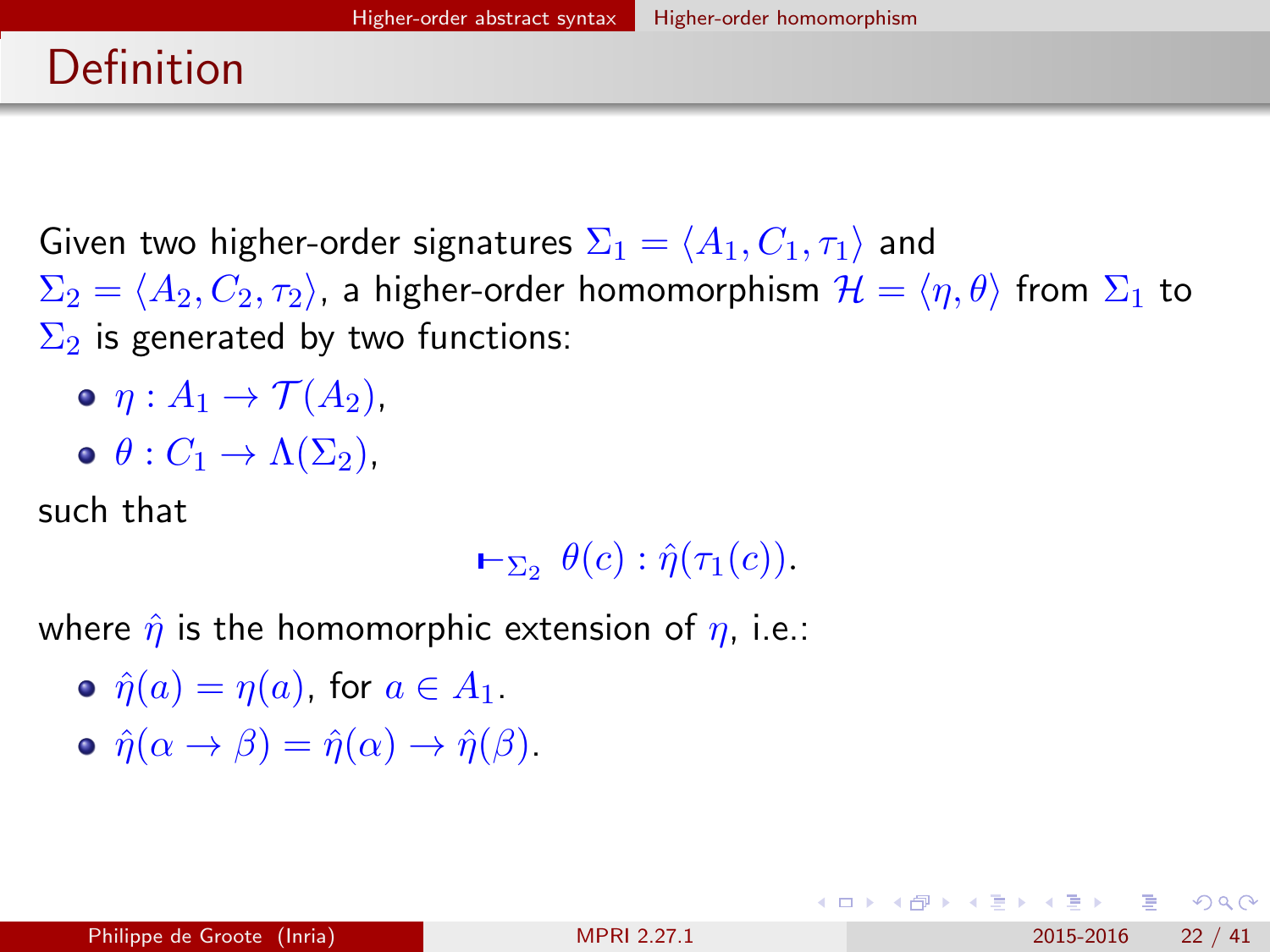### <span id="page-22-0"></span>**[Compositionality](#page-2-0)**

- [Context-free grammars](#page-5-0)
	- **•** [Example](#page-6-0)
	- [Abstract syntax as heterogeneous algebra](#page-8-0)
	- **[Homomorphism](#page-10-0)**
- [Higher-order abstract syntax](#page-13-0)
	- **[Higher-order signature](#page-14-0)**
	- **•** [Examples](#page-16-0)
	- **•** [Higher-order homomorphism](#page-21-0)
- 4 [Abstract categorial grammars](#page-23-0)
	- **•** [Definition](#page-24-0)
	- **•** [Generated languages](#page-27-0)
	- **•** [Example](#page-29-0)
	- [Language-theoretic example](#page-33-0)
	- **[Expressive power](#page-37-0)**

4 E K 4 E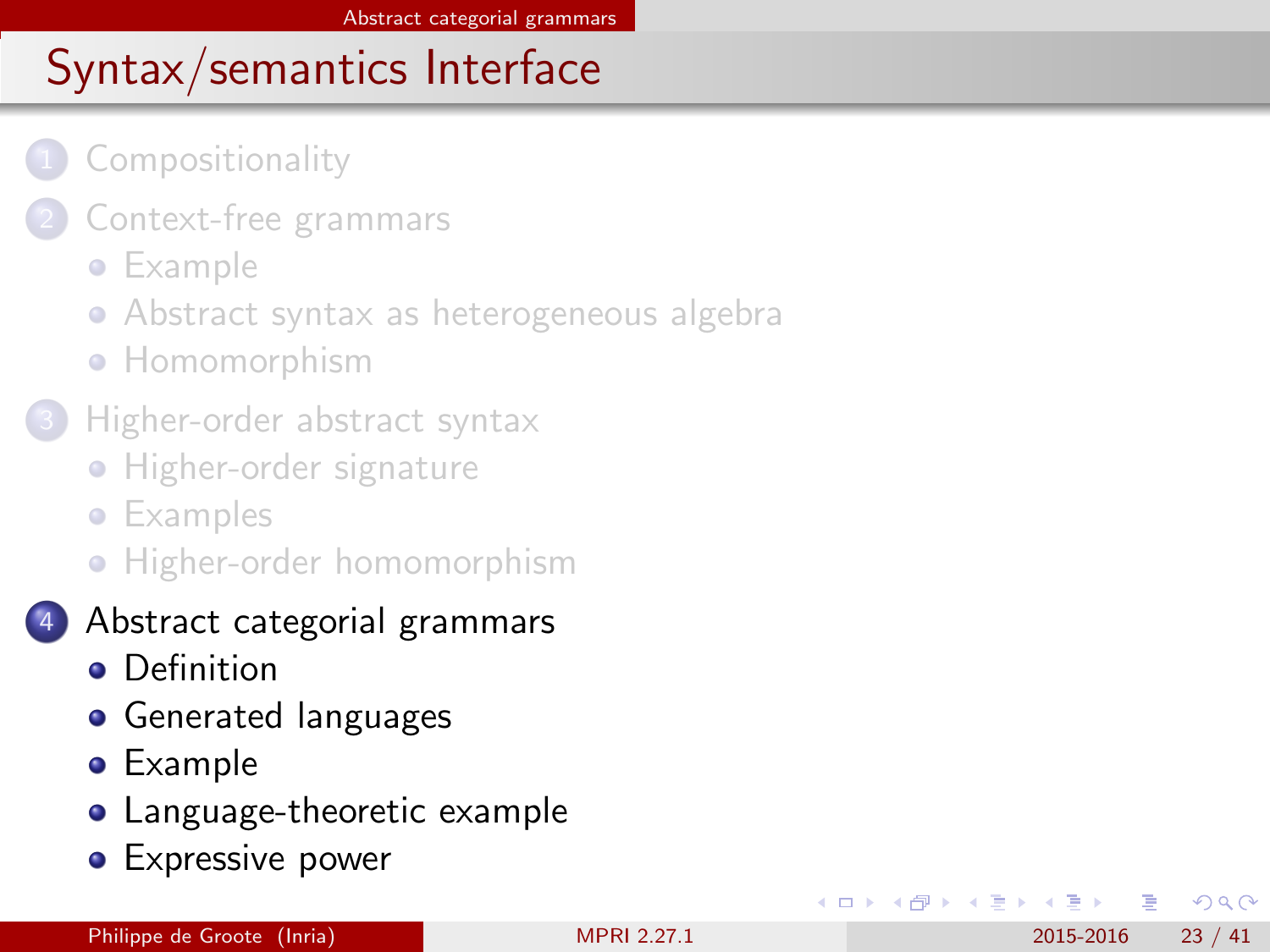### <span id="page-23-0"></span>**[Compositionality](#page-2-0)**

- [Context-free grammars](#page-5-0)
	- **•** [Example](#page-6-0)
	- [Abstract syntax as heterogeneous algebra](#page-8-0)
	- **[Homomorphism](#page-10-0)**
- [Higher-order abstract syntax](#page-13-0)
	- **[Higher-order signature](#page-14-0)**
	- **•** [Examples](#page-16-0)
	- **•** [Higher-order homomorphism](#page-21-0)

### 4 [Abstract categorial grammars](#page-23-0)

- **•** [Definition](#page-24-0)
- **[Generated languages](#page-27-0)**
- **•** [Example](#page-29-0)
- [Language-theoretic example](#page-33-0)
- **[Expressive power](#page-37-0)**

4 E K 4 E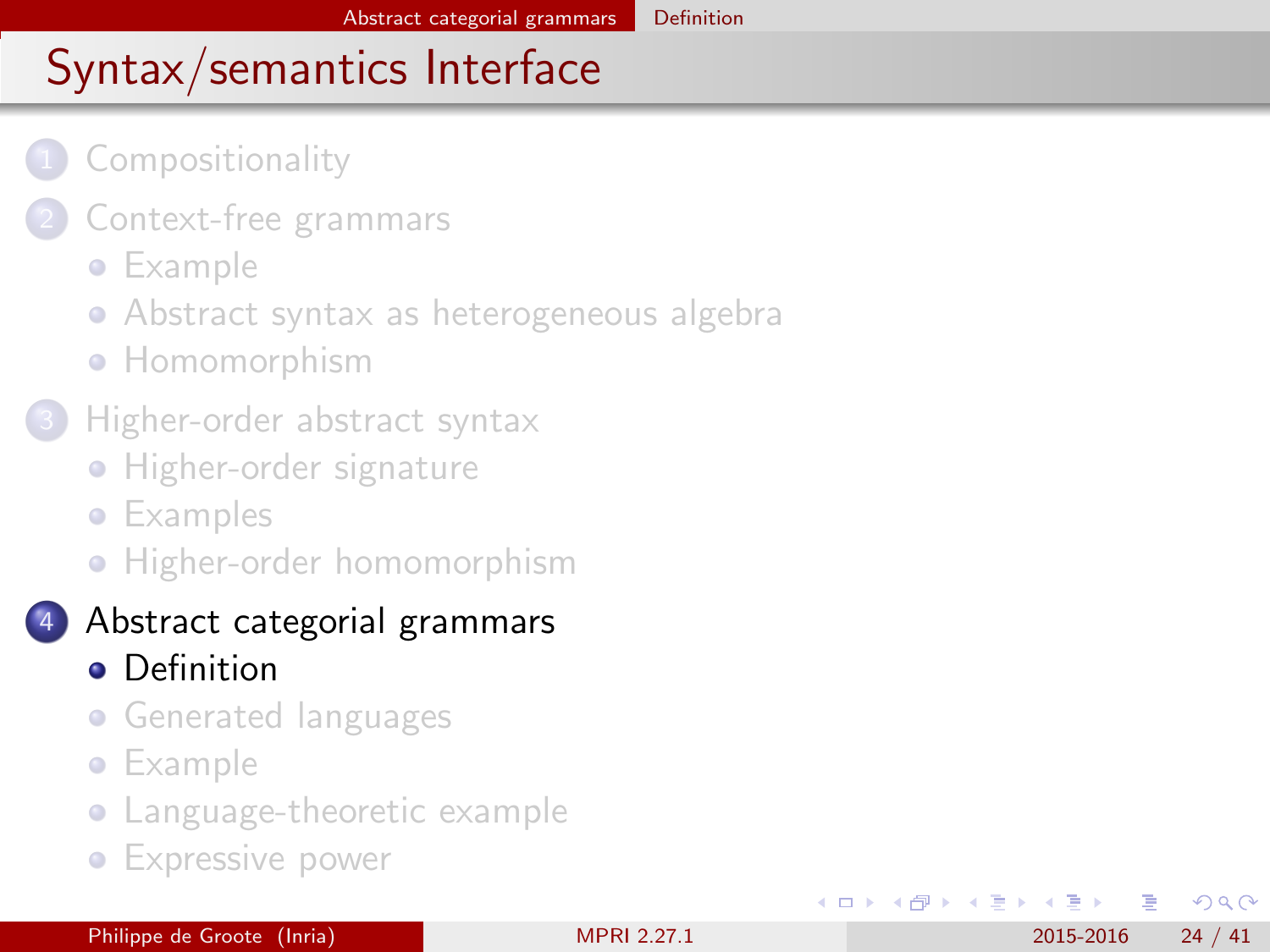### <span id="page-24-0"></span>Vocabularies and Lexicon

A vocabulary is defined to be a higher-order signature.

Given two vocabularies  $\Sigma_1$  and  $\Sigma_2$ , a lexicon  $\mathcal L$  from  $\Sigma_1$  to  $\Sigma_2$  is defined to be a linear higher-order homomorphism  $\mathcal{L} : \Sigma_1 \to \Sigma_2$ .

 $\Omega$ 

- 4 重 8 - 4 重 8

◂**◻▸ ◂<del>⁄</del>** ▸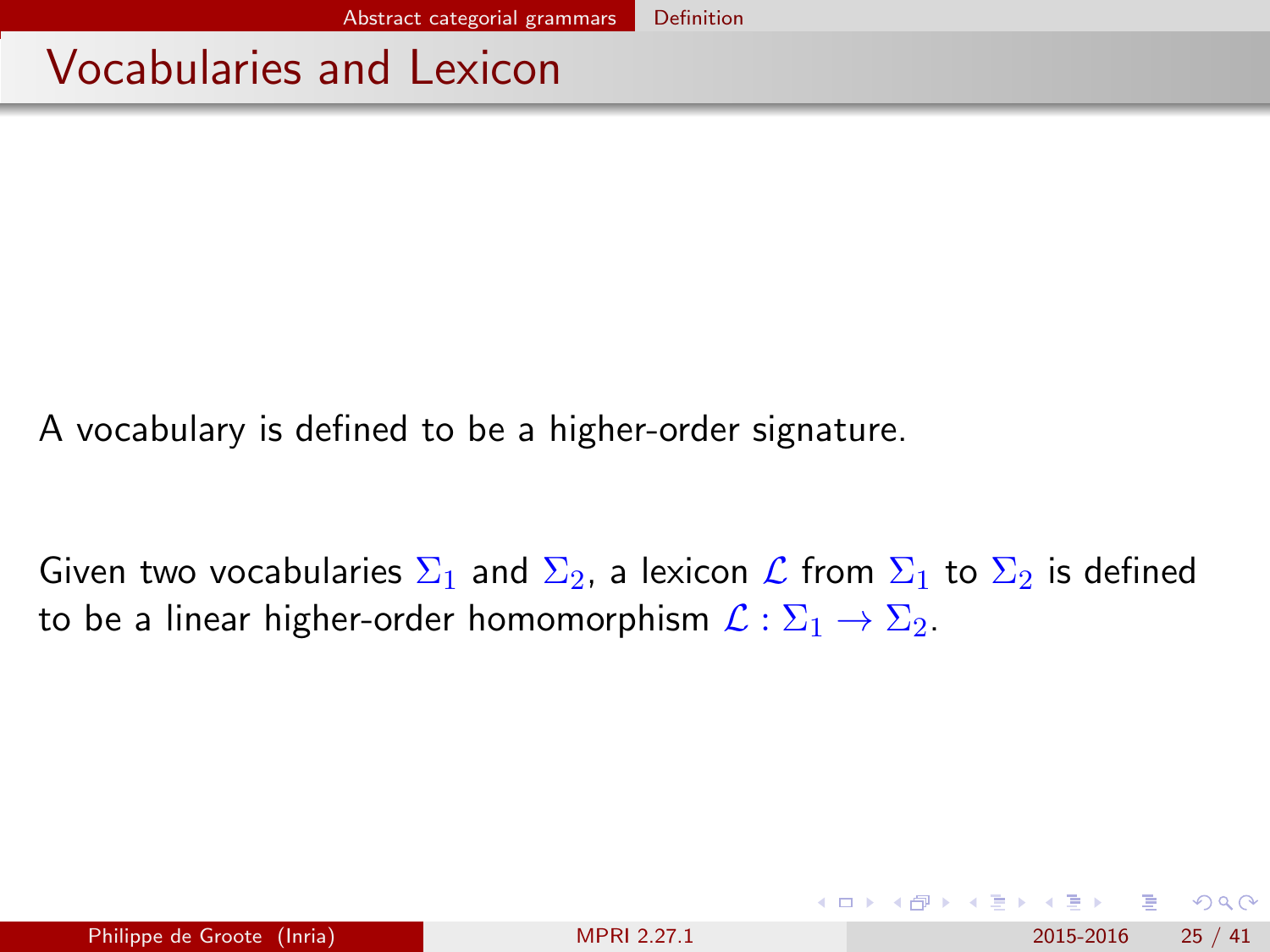## <span id="page-25-0"></span>Definition

An abstract categorial grammar is a quadruple

 $\mathcal{G} = \langle \Sigma_1, \Sigma_2, \mathcal{L}, s \rangle$ 

where :

- $\bullet \Sigma_1 = \langle A_1, C_1, \tau_1 \rangle$  and  $\Sigma_2 = \langle A_2, C_2, \tau_2 \rangle$  are two higher-order linear signatures;  $\Sigma_1$  is called the abstract vocabulary and  $\Sigma_2$  is called the object vocabulary;
- $\bullet \mathcal{L} : \Sigma_1 \to \Sigma_2$  is a lexicon from the abstract vocabulary to the object vocabulary;
- $s \in \mathcal{T}(A_1)$  is a type of the abstract vocabulary; it is called the distinguished type of the grammar.

 $\Omega$ 

KONKAPIK KENYEN E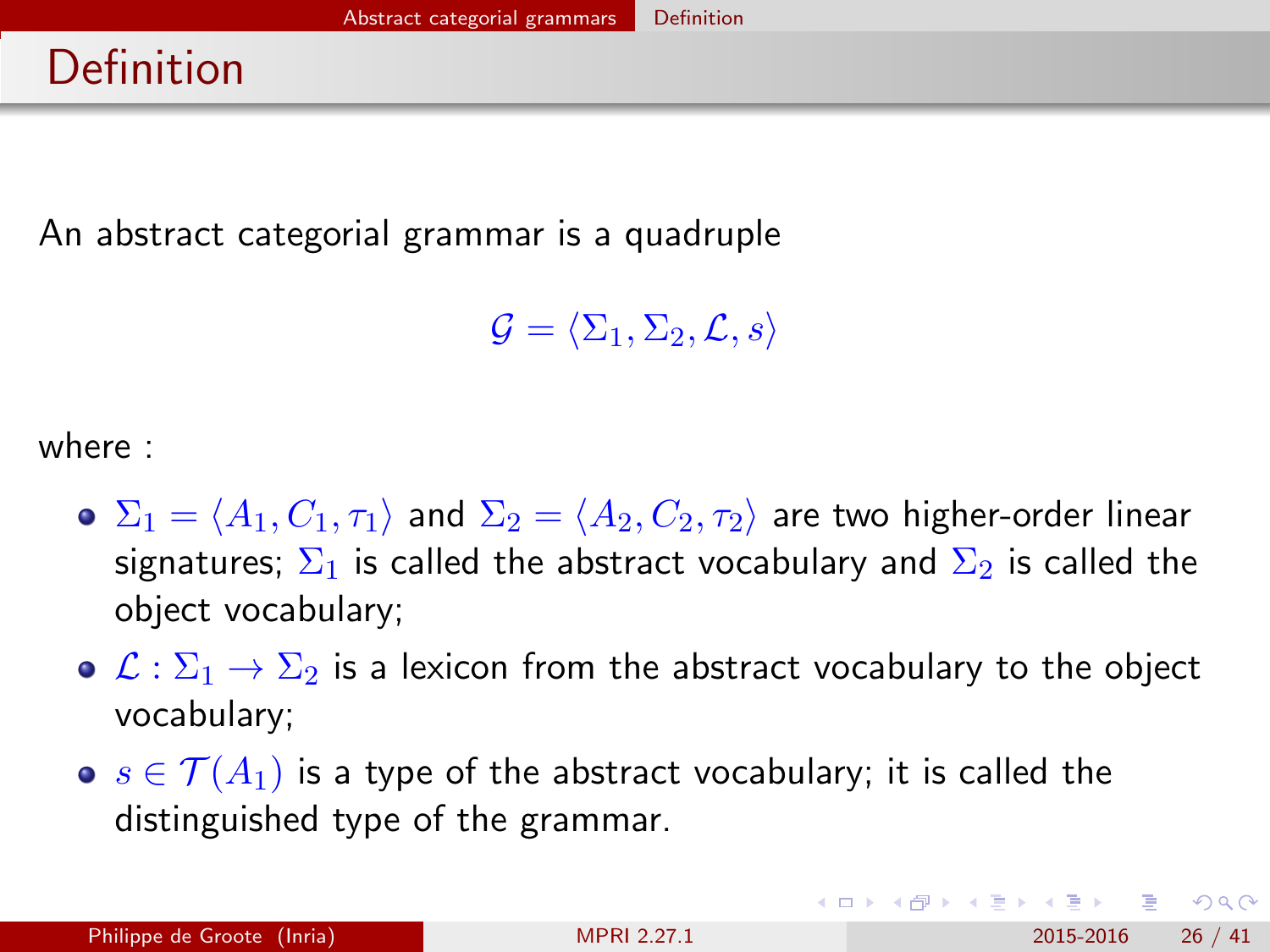### <span id="page-26-0"></span>**[Compositionality](#page-2-0)**

- [Context-free grammars](#page-5-0)
	- **•** [Example](#page-6-0)
	- [Abstract syntax as heterogeneous algebra](#page-8-0)
	- **[Homomorphism](#page-10-0)**
- [Higher-order abstract syntax](#page-13-0)
	- **[Higher-order signature](#page-14-0)**
	- **•** [Examples](#page-16-0)
	- **•** [Higher-order homomorphism](#page-21-0)

#### 4 [Abstract categorial grammars](#page-23-0)

- **•** [Definition](#page-24-0)
- **•** [Generated languages](#page-27-0)
- **•** [Example](#page-29-0)
- [Language-theoretic example](#page-33-0)
- **[Expressive power](#page-37-0)**

4 E K 4 E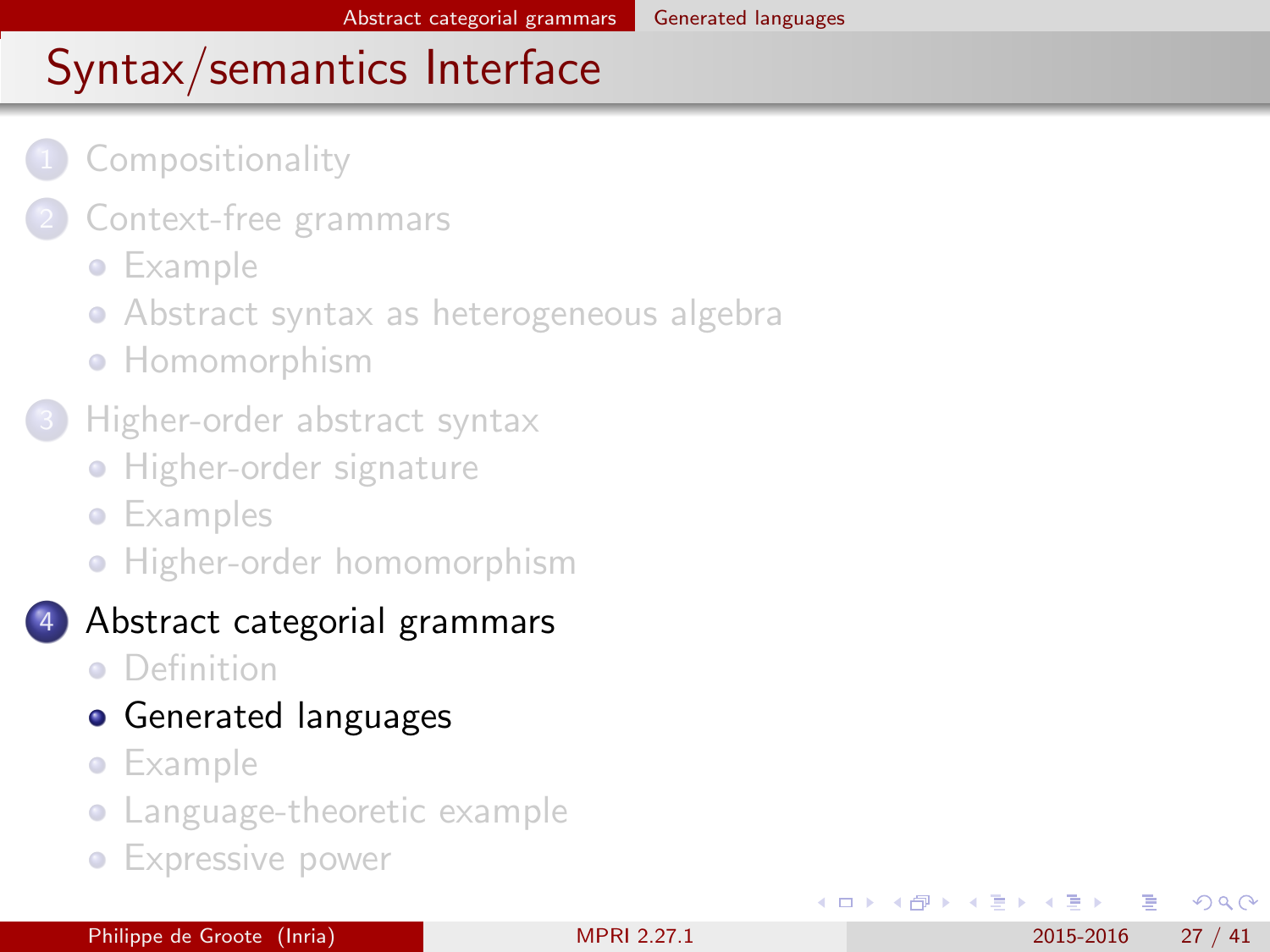### <span id="page-27-0"></span>Abstract and object language

Let  $\Lambda^0(\Sigma)$  be the set of linear  $\lambda$ -terms built upon a higher-order signature Σ. The abstract language generated by  $G(\mathcal{A}(\mathcal{G}))$  is defined as follows:

```
\mathcal{A}(\mathcal{G})=\{t\in\Lambda^{0}(\Sigma_{1})\,|\,\,\textbf{--}_{\Sigma_{1}}\,t\colon s\,\,\text{is derivable}\}
```
The object language generated by  $G(\mathcal{O}(G))$  is defined to be the image of the abstract language by the term homomorphism induced by the lexicon  $\mathcal{L}$ :

$$
\mathcal{O}(\mathcal{G}) = \{ t \in \Lambda^0(\Sigma_2) \, | \, \exists u \in \mathcal{A}(\mathcal{G}), \, t = \mathcal{L}(u) \}
$$

 $\Omega$ 

イロト イ押ト イヨト イヨト ニヨ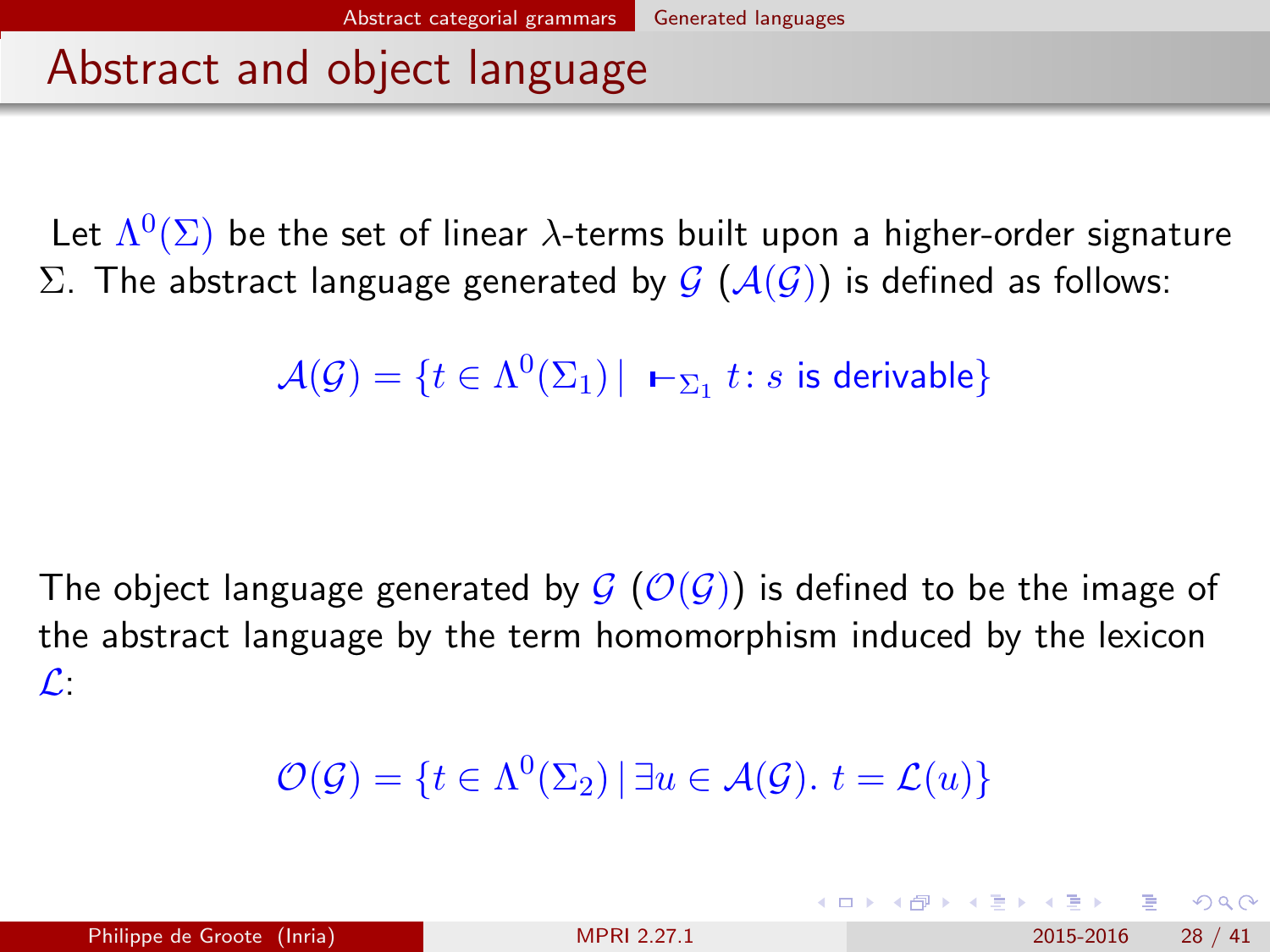### <span id="page-28-0"></span>**[Compositionality](#page-2-0)**

- [Context-free grammars](#page-5-0)
	- **•** [Example](#page-6-0)
	- [Abstract syntax as heterogeneous algebra](#page-8-0)
	- **[Homomorphism](#page-10-0)**
- [Higher-order abstract syntax](#page-13-0)
	- **[Higher-order signature](#page-14-0)**
	- **•** [Examples](#page-16-0)
	- **•** [Higher-order homomorphism](#page-21-0)

### 4 [Abstract categorial grammars](#page-23-0)

- **•** [Definition](#page-24-0)
- **[Generated languages](#page-27-0)**

### **•** [Example](#page-29-0)

- [Language-theoretic example](#page-33-0)
- **[Expressive power](#page-37-0)**

Philippe de Groote (Inria) [MPRI 2.27.1](#page-0-0) 2015-2016 29 / 41

4 E K 4 E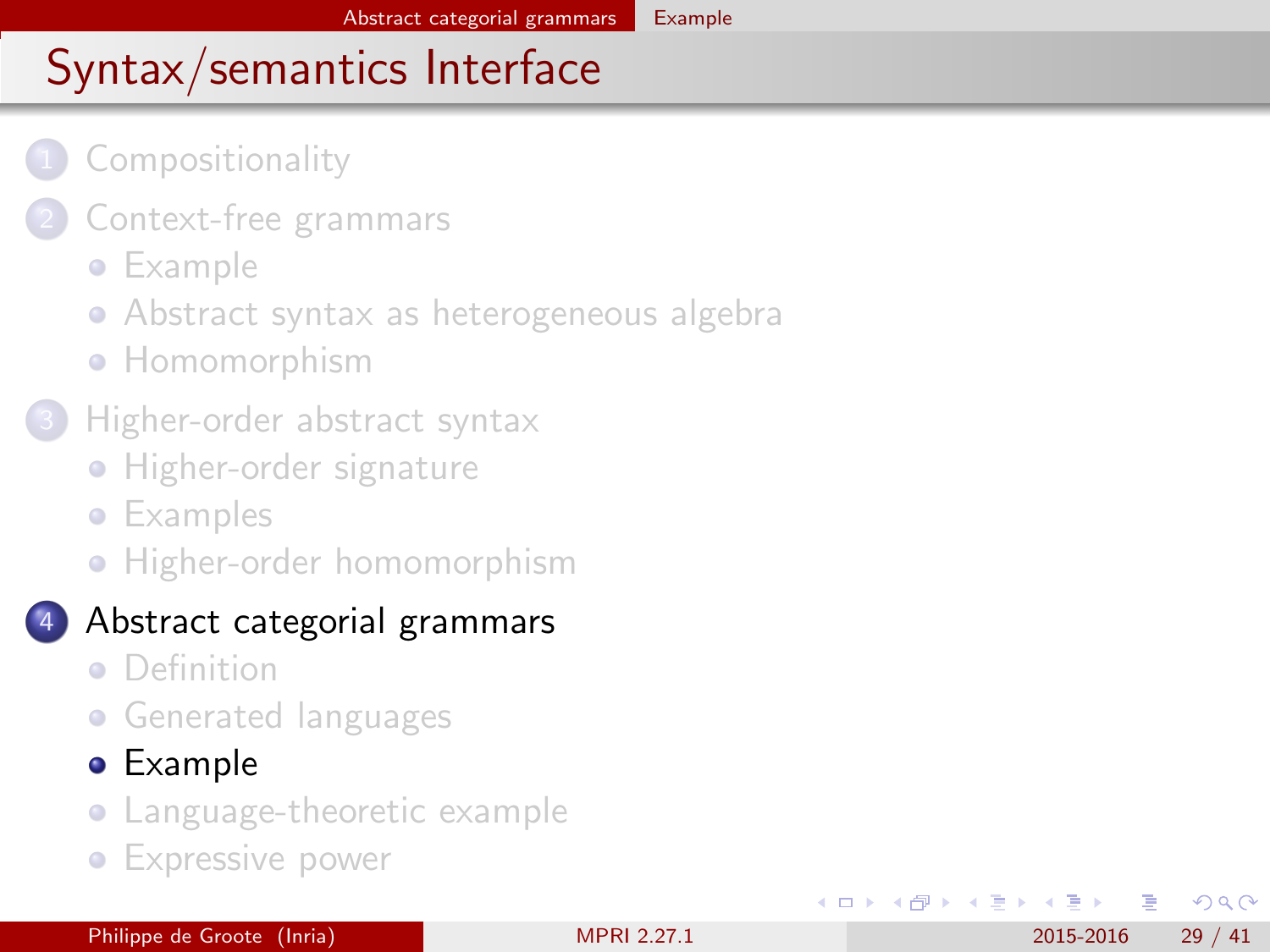## <span id="page-29-0"></span>**Signatures**

 $\Sigma_0: N, NP, S$  : type  $J : NP$  $U : N$ A :  $N \to ((NP \to S) \to S)$  $S : ((NP \neg \circ S) \neg \circ S) \neg \circ (NP \neg \circ S)$  $\Sigma_1$ : /a/, /John/, /seeks/, /unicorn/ :  $STRING$  $\Sigma_2$ :  $\iota, o$  : type  $\wedge$  :  $o$   $\multimap$   $(o \multimap o)$  $\exists$  :  $(\iota \to o) \multimap o$  $\mathbf{i}$  :  $\iota$ unicorn :  $\iota \neg \circ o$ find :  $\iota \neg o(\iota \neg o o)$ try :  $\iota \neg o ((\iota \neg o \circ o) \neg o \circ o)$ 

KED KARD KED KED E VOOR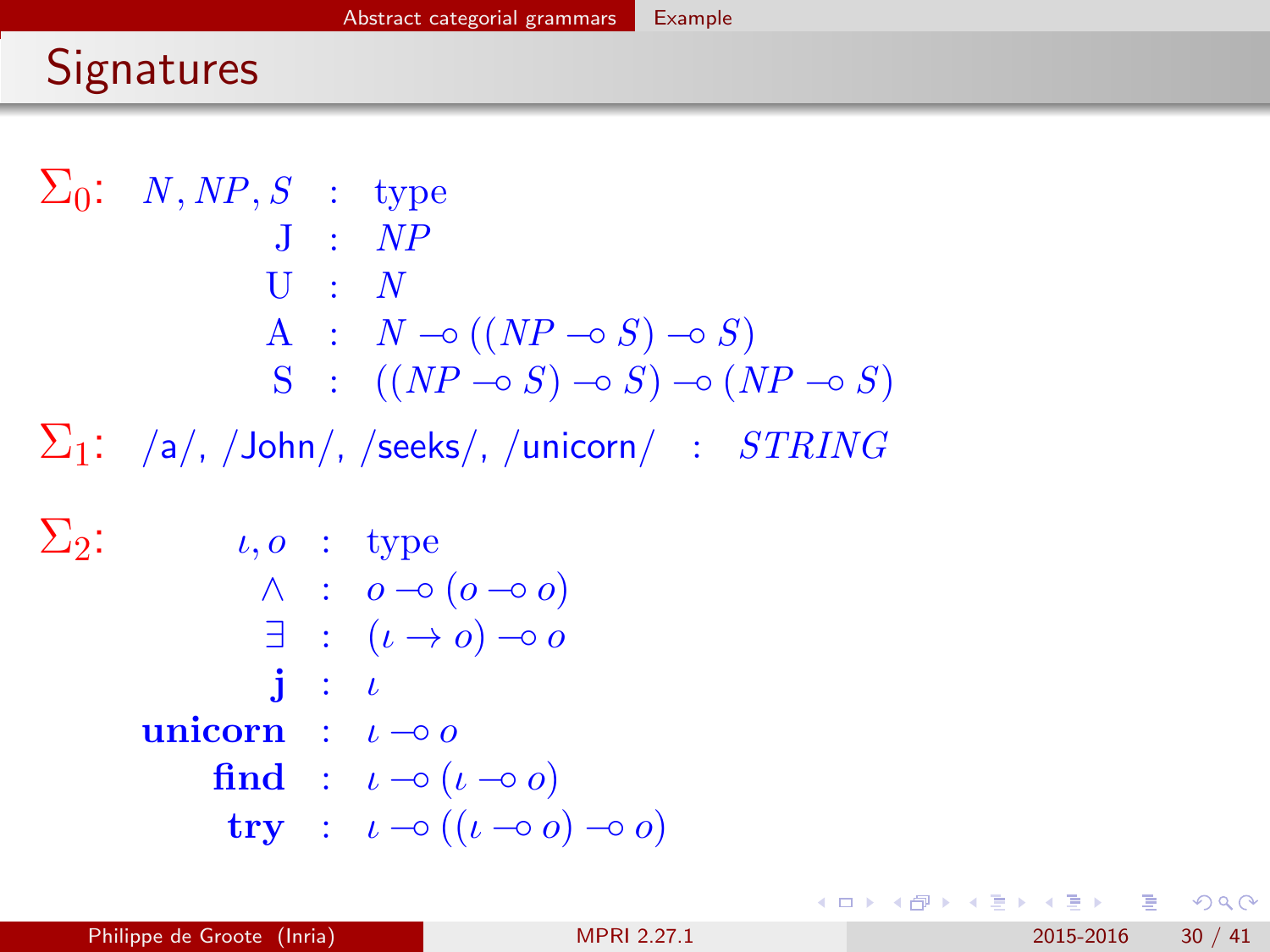## <span id="page-30-0"></span>Lexicons

 $\mathcal{L}_1 : \Sigma_0 \to \Sigma_1$ 

$$
N, NP, S := STRING
$$
  
\n
$$
J := /John/
$$
  
\n
$$
U := /union/
$$
  
\n
$$
A := \lambda x. \lambda p. p / (a/ + x)
$$
  
\n
$$
S := \lambda p. \lambda x. p (\lambda y. x + /seeks/ + y)
$$

 $\mathcal{L}_2 : \Sigma_0 \to \Sigma_2$ 

$$
N := \iota \to o
$$
  
\n
$$
NP := \iota
$$
  
\n
$$
S := o
$$
  
\n
$$
J := \mathbf{j}
$$
  
\n
$$
U := \lambda x. \text{uniform } x
$$
  
\n
$$
A := \lambda p. \lambda q. \exists x. px \wedge qx
$$
  
\n
$$
S := \lambda p. \lambda x. \text{try } x (\lambda y. p (\lambda z. \text{find } y z))
$$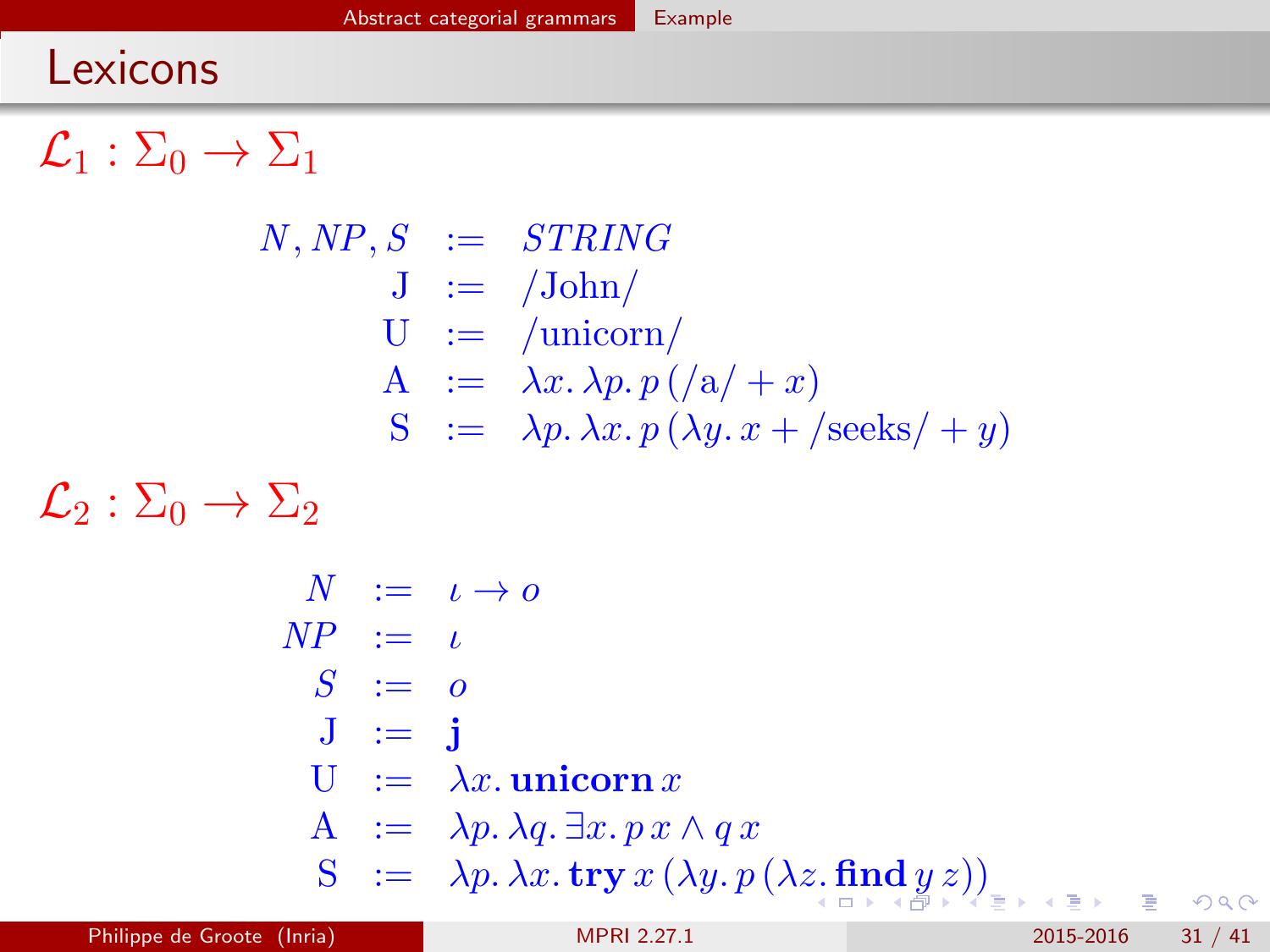## <span id="page-31-0"></span>Syntax/semantics transfer

We have that:

 $\mathcal{L}_1(S(A U) J) = / \text{John}/+ \text{/seeks}/+ \text{/a}/+ \text{/uniform/}$ 

 $\mathcal{L}_2(S(A U) J) = \mathbf{try} \mathbf{i} (\lambda x. \exists y. \text{unicorn } y \wedge \mathbf{find } x y)$ 

 $\mathcal{L}_1(A \cup (\lambda x. S(\lambda k. k x) J)) = \langle John/ + \langle seeks/ + \langle a + \langle union \rangle \rangle \rangle$ 

 $\mathcal{L}_2(A \cup (\lambda x. S(\lambda k. k x) J)) = \exists y.$  unicorn  $y \wedge \text{try } j(\lambda x. \text{ find } x y)$ 

 $QQ$ 

 $\mathbf{A} \equiv \mathbf{A} + \mathbf{A} \mathbf{B} + \mathbf{A} \mathbf{B} + \mathbf{A} \mathbf{B} + \mathbf{B} \mathbf{B}$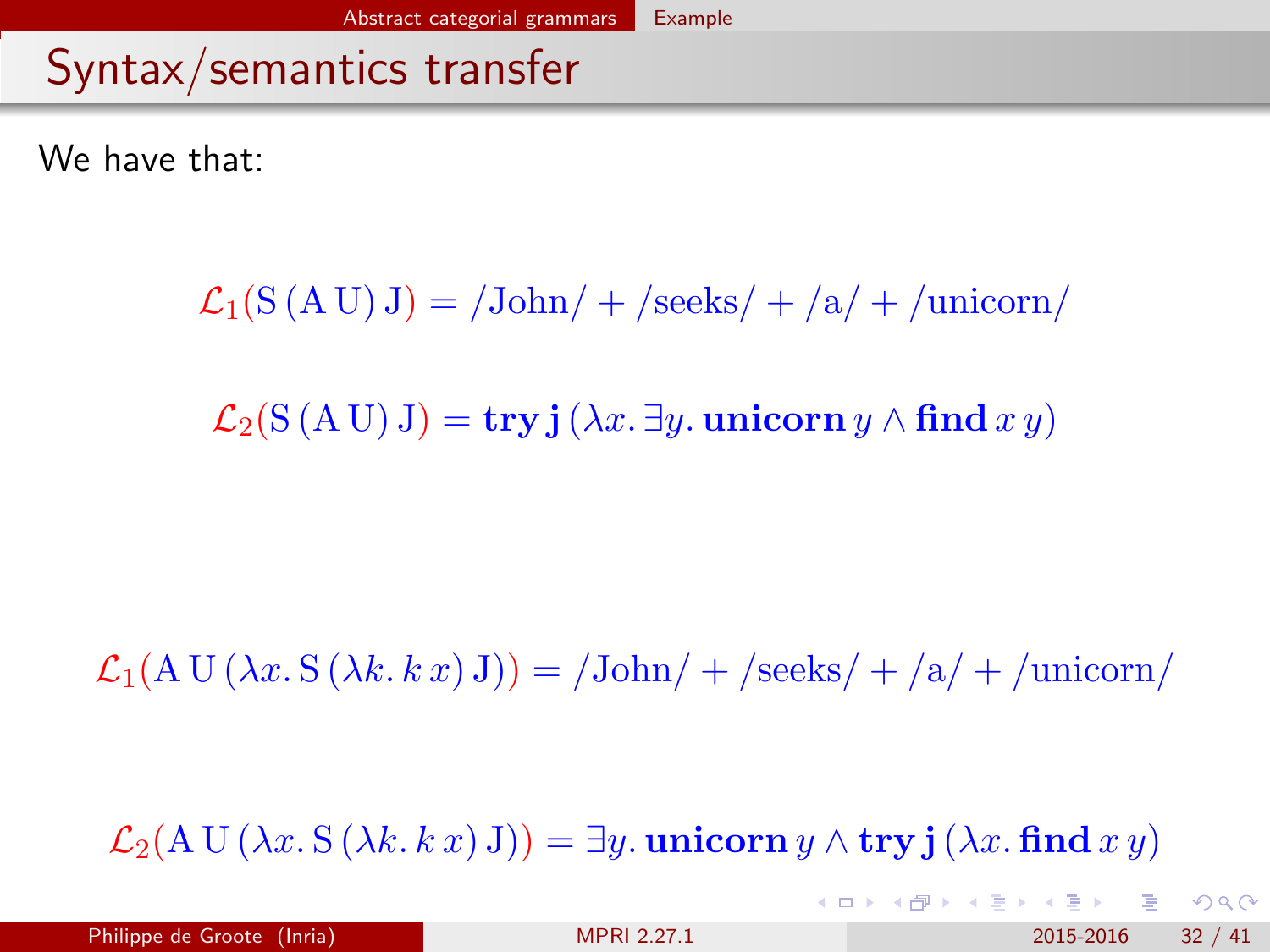### <span id="page-32-0"></span>**[Compositionality](#page-2-0)**

- [Context-free grammars](#page-5-0)
	- **•** [Example](#page-6-0)
	- [Abstract syntax as heterogeneous algebra](#page-8-0)
	- **[Homomorphism](#page-10-0)**
- [Higher-order abstract syntax](#page-13-0)
	- **[Higher-order signature](#page-14-0)**
	- **•** [Examples](#page-16-0)
	- **•** [Higher-order homomorphism](#page-21-0)

### 4 [Abstract categorial grammars](#page-23-0)

- **•** [Definition](#page-24-0)
- **[Generated languages](#page-27-0)**
- **•** [Example](#page-29-0)

### [Language-theoretic example](#page-33-0)

**[Expressive power](#page-37-0)** 

Philippe de Groote (Inria) [MPRI 2.27.1](#page-0-0) 2015-2016 33 / 41

4 E K 4 E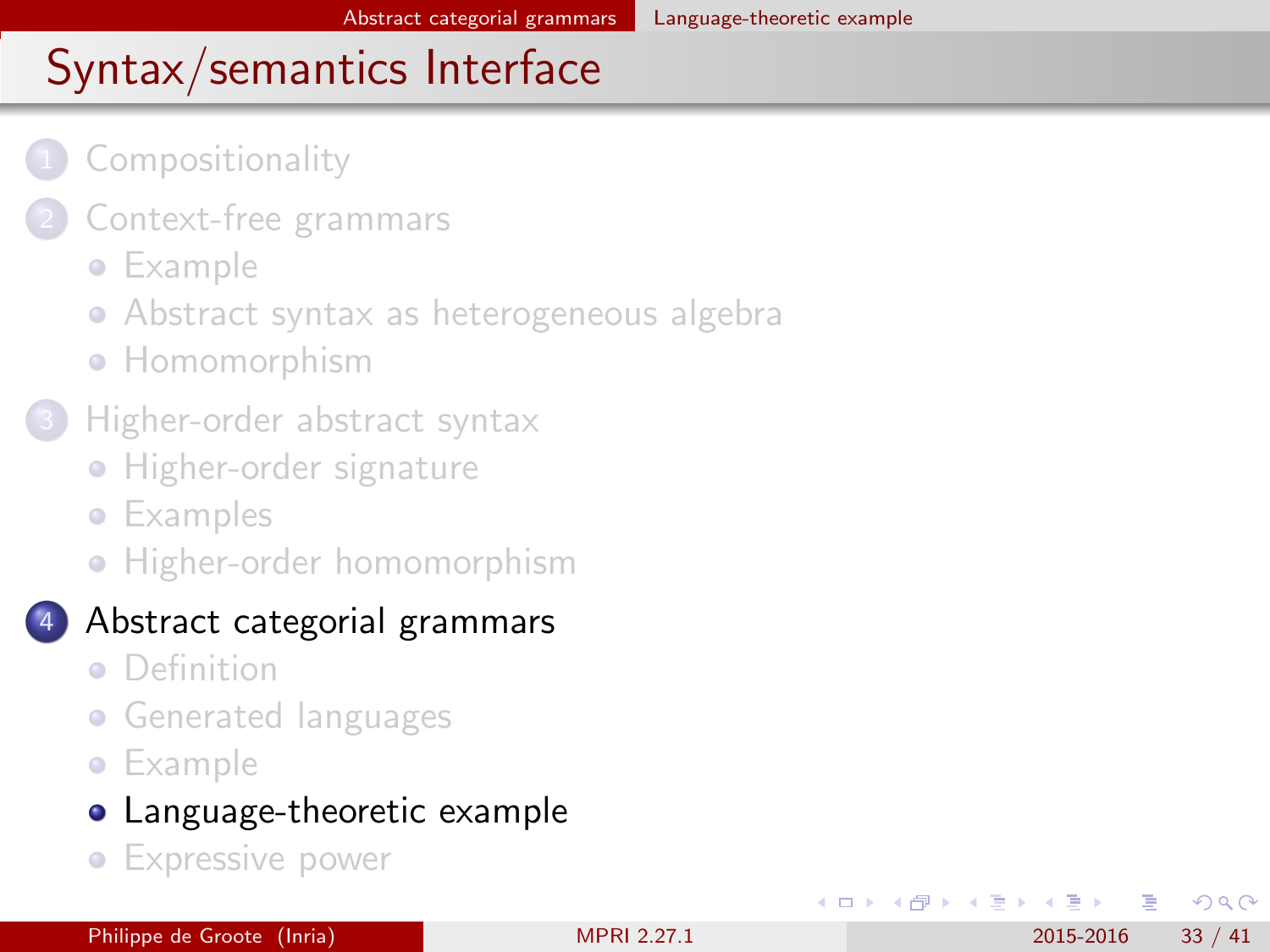## <span id="page-33-0"></span>Context-free grammars

 $S \to \epsilon$  $S \rightarrow aSb$ 

Abstract vocabulary :

 $S:$  type  $A \cdot S$  $B : S \multimap S$ 

Lexicon :

$$
S := string
$$
  
\n
$$
A := \epsilon
$$
  
\n
$$
B := \lambda x. a + x + b
$$

Philippe de Groote (Inria) [MPRI 2.27.1](#page-0-0) 2015-2016 34 / 41

画

化重新润滑脂

**← ロ ▶ → イ 同** 

 $QQ$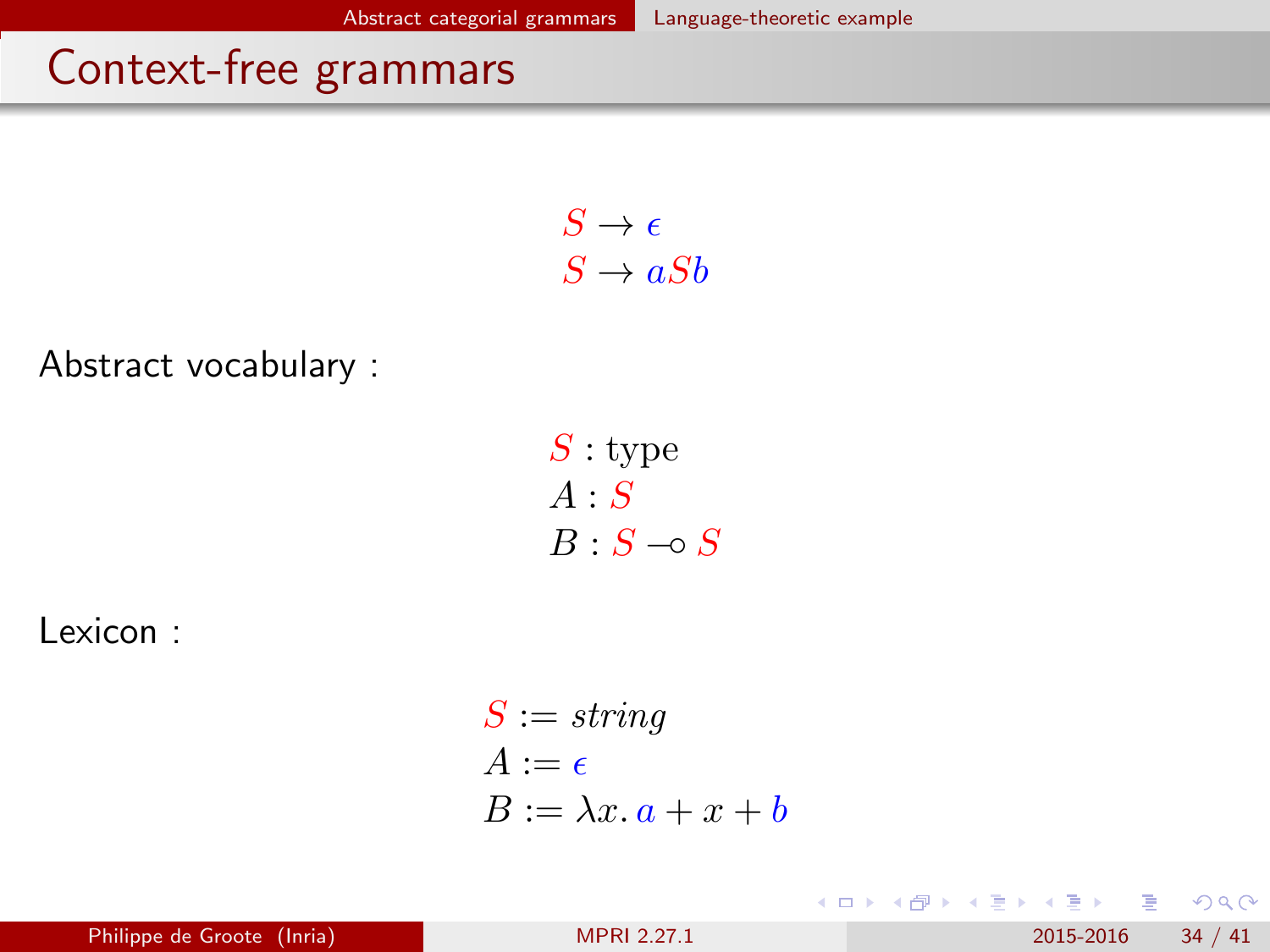## <span id="page-34-0"></span>Tree-adjoining grammars



Abstract vocabulary :

$$
S, S', S'' : \text{type}
$$
  

$$
A : (S'' \neg S') \neg S
$$
  

$$
B : S'' \neg S (S'' \neg S') \neg S'
$$
  

$$
C : S'' \neg S'
$$

Lexicon :

$$
S, S', S'':= string
$$
  
\n
$$
A := \lambda f. f \epsilon
$$
  
\n
$$
B := \lambda x. \lambda g. a + g (b + x + c) + d
$$
  
\n
$$
C := \lambda x. x
$$

**← ロ ▶ → イ 同** 

不是 医牙 重  $299$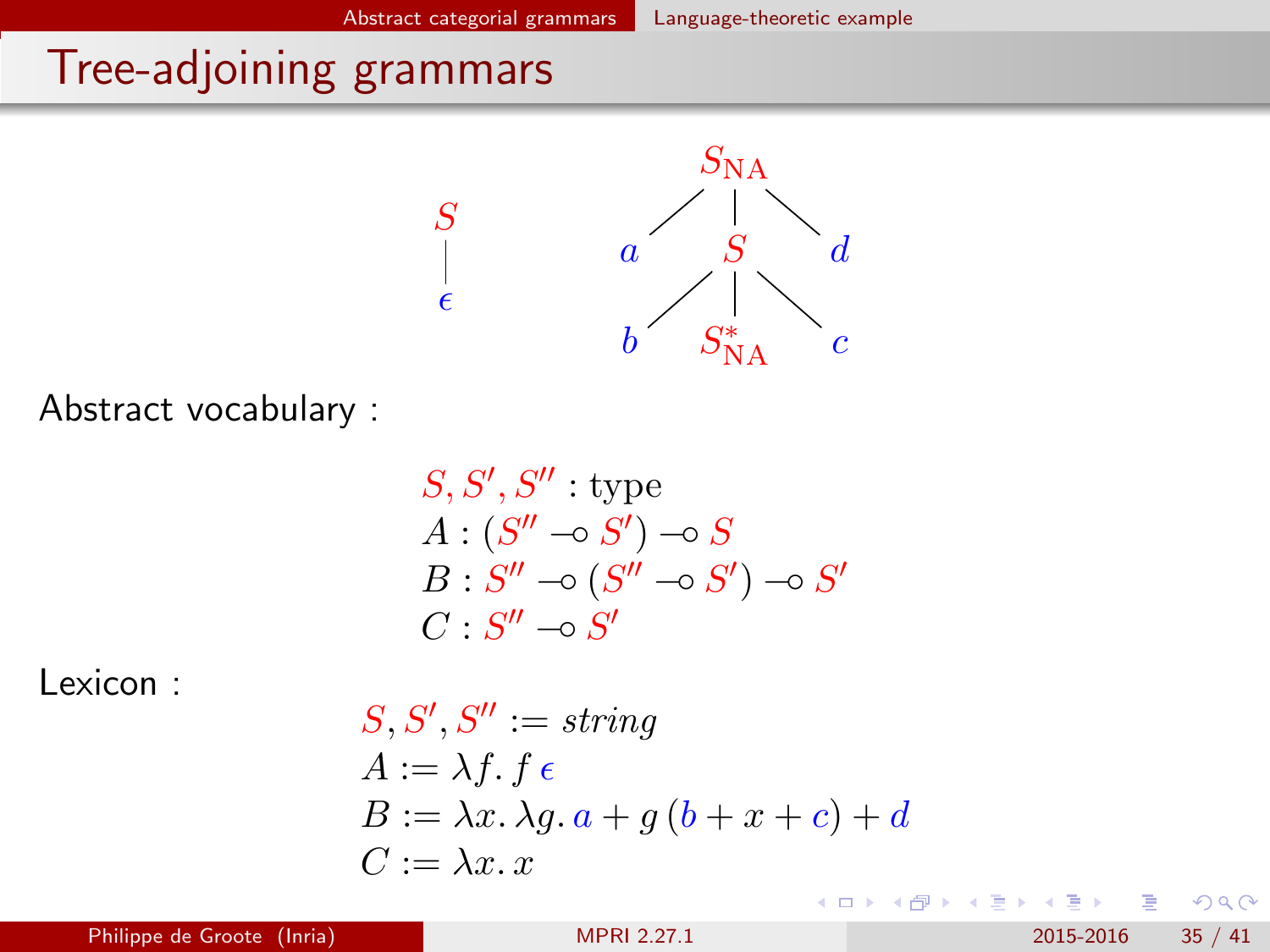## <span id="page-35-0"></span>Tree-adjoining grammars revisited

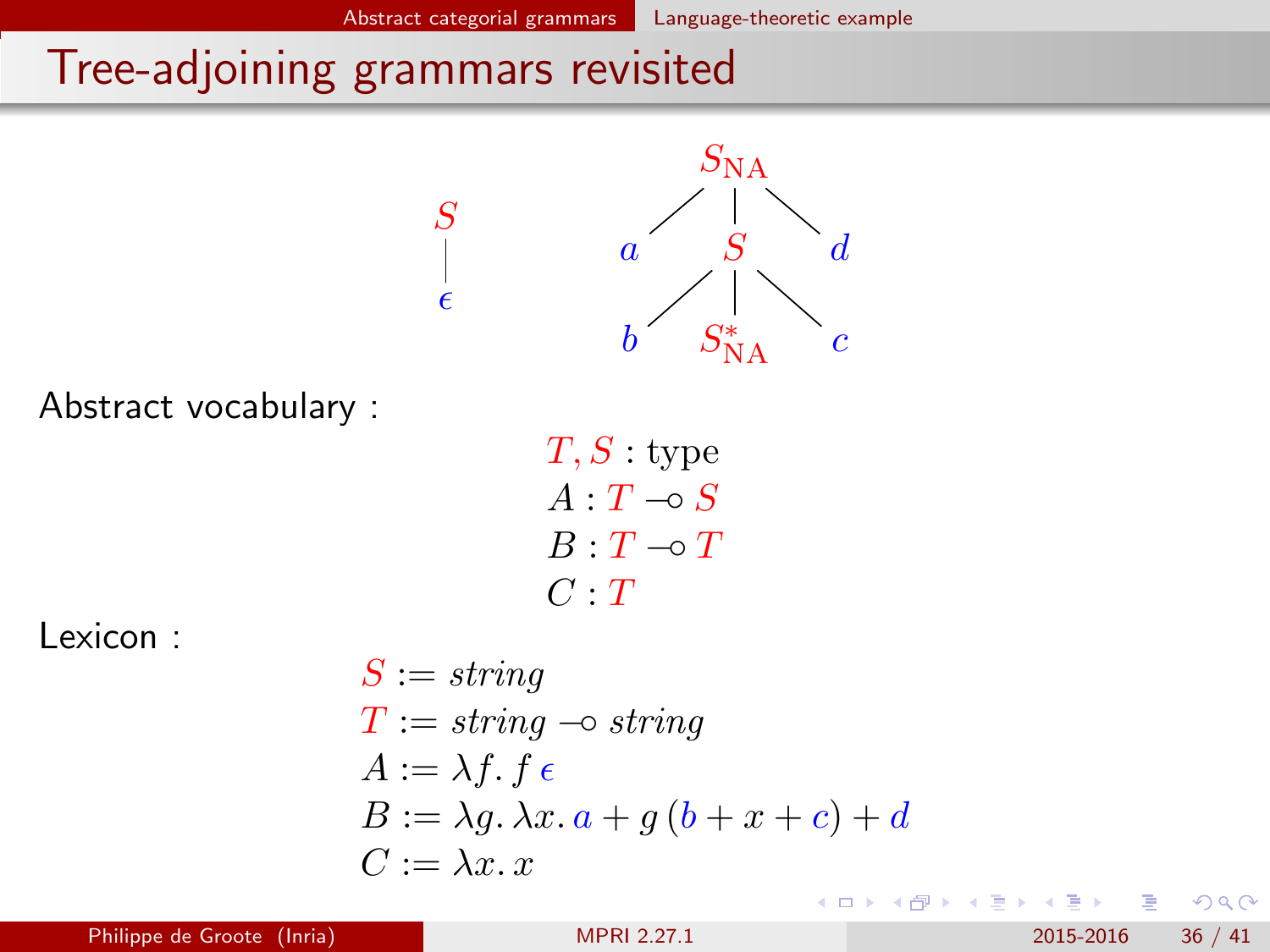### <span id="page-36-0"></span>**[Compositionality](#page-2-0)**

- [Context-free grammars](#page-5-0)
	- **•** [Example](#page-6-0)
	- [Abstract syntax as heterogeneous algebra](#page-8-0)
	- **[Homomorphism](#page-10-0)**
- [Higher-order abstract syntax](#page-13-0)
	- **[Higher-order signature](#page-14-0)**
	- **•** [Examples](#page-16-0)
	- **•** [Higher-order homomorphism](#page-21-0)

### 4 [Abstract categorial grammars](#page-23-0)

- **•** [Definition](#page-24-0)
- **[Generated languages](#page-27-0)**
- **•** [Example](#page-29-0)
- [Language-theoretic example](#page-33-0)
- **•** [Expressive power](#page-37-0)

Philippe de Groote (Inria) [MPRI 2.27.1](#page-0-0) 2015-2016 37 / 41

4 E K 4 E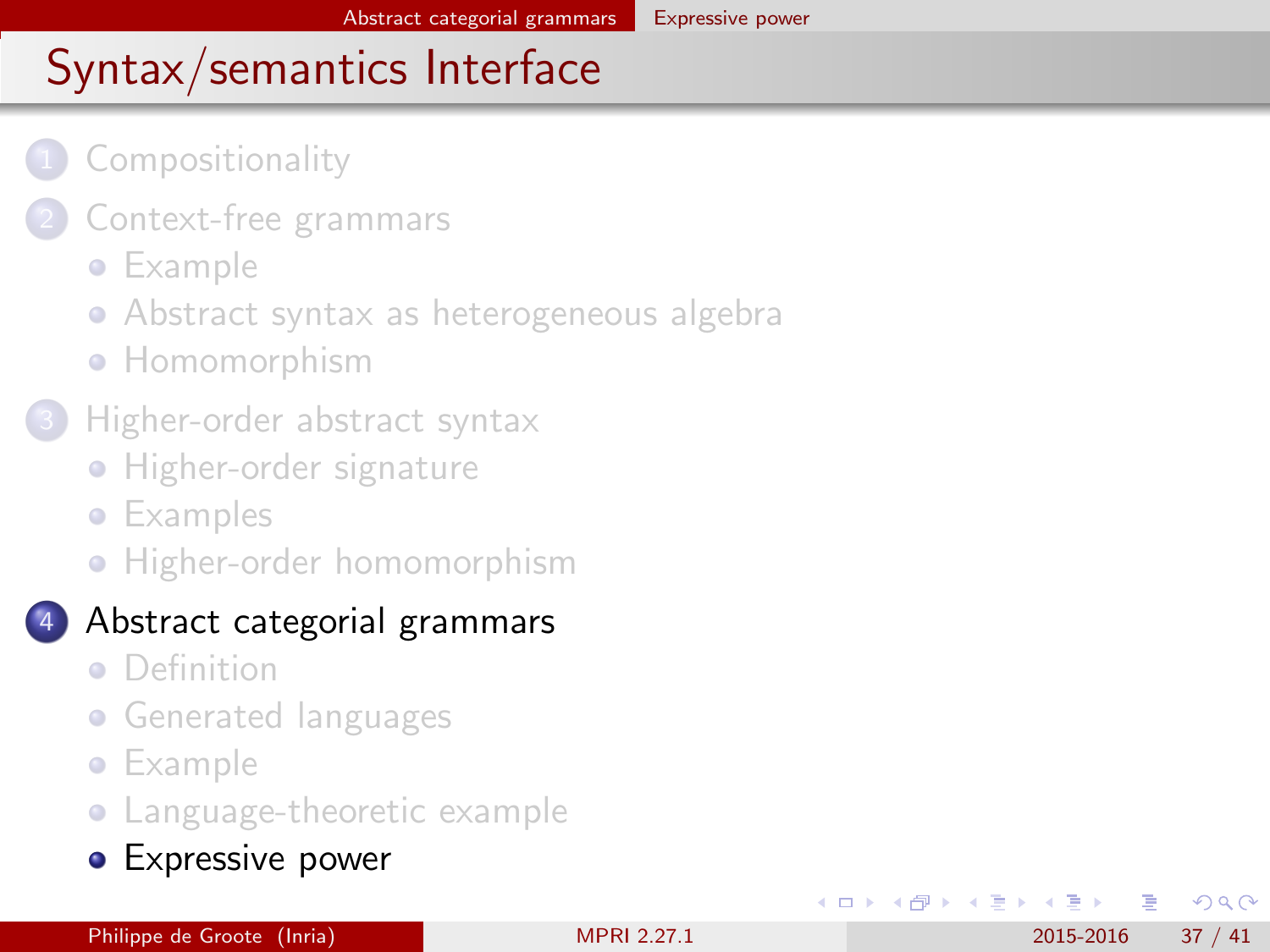### <span id="page-37-0"></span>Abstract categorial hierarchy

Let  $\mathcal{G} = \langle \Sigma, \Xi, \mathcal{L}, s \rangle$ . Define the *order* and the *complexity* of  $\mathcal{G}$ :

- o ord $(\mathcal{G}) = \max\{\text{ord}(\tau_{\Sigma}(c)) \mid c \in C_{\Sigma}\}.$
- comp $(\mathcal{G}) = \max\{\text{ord}(\mathcal{L}(a)) \mid a \in A_{\Sigma}\}.$

Define:

 $\bullet$   $\mathbf{G}(m, n) = \{ \mathcal{G} \mid \mathsf{ord}(\mathcal{G}) \leq m \text{ and } \mathsf{comp}(\mathcal{G}) \leq n \}$  $\mathcal{L}(m, n) = \{ \mathcal{O}(\mathcal{G}) \, | \, \mathcal{G} \in \mathbf{G}(m, n) \}$ 

For all  $m, n \geq 1$ ,  $\mathcal{L}(m, n+1) \subset \mathcal{L}(m+1, n)$ .

For all  $m, n \geq 1$ ,  $\mathcal{L}(m+3, n) \subset \mathcal{L}(m+2, n+1)$ .

 $\Omega$ 

イロト 不優 ト 不差 ト 不差 トー 差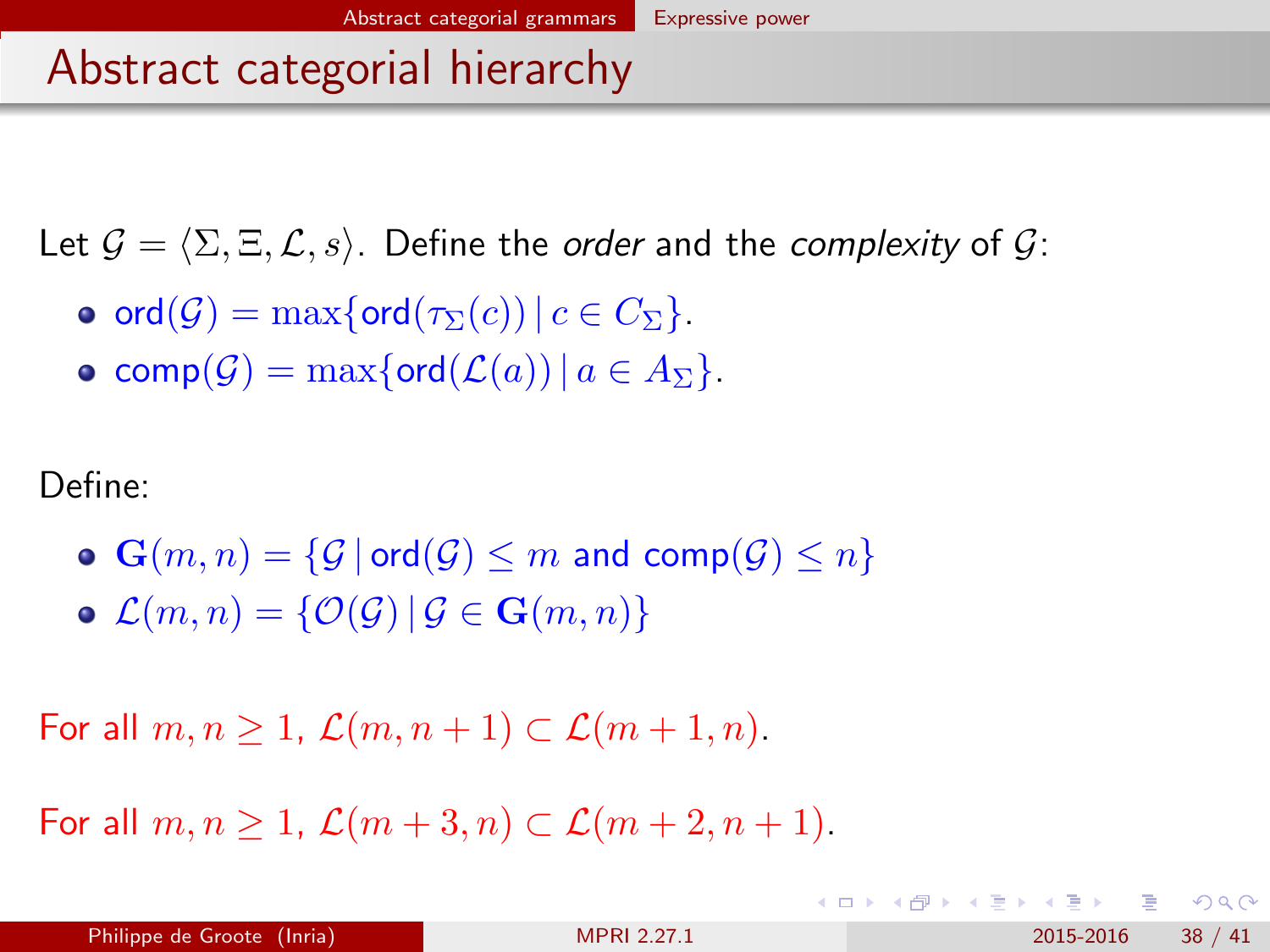### <span id="page-38-0"></span>Second-order hierarchy of string languages

| $\mathcal{L}(2,1)$            | regular languages                              |  |
|-------------------------------|------------------------------------------------|--|
| $\overline{\mathcal{L}(2,2)}$ | context-free languages                         |  |
| $\mathcal{L}(2,3)$            | well-nested mildly context-sensitive languages |  |
| $\mathcal{L}(2,4)$            | mildly context-sensitive languages             |  |
| $\mathcal{L}(2, 4+n)$         | (2, 4)                                         |  |

**← ロ ▶ → イ 同** 

 $298$ 

化重 网络重